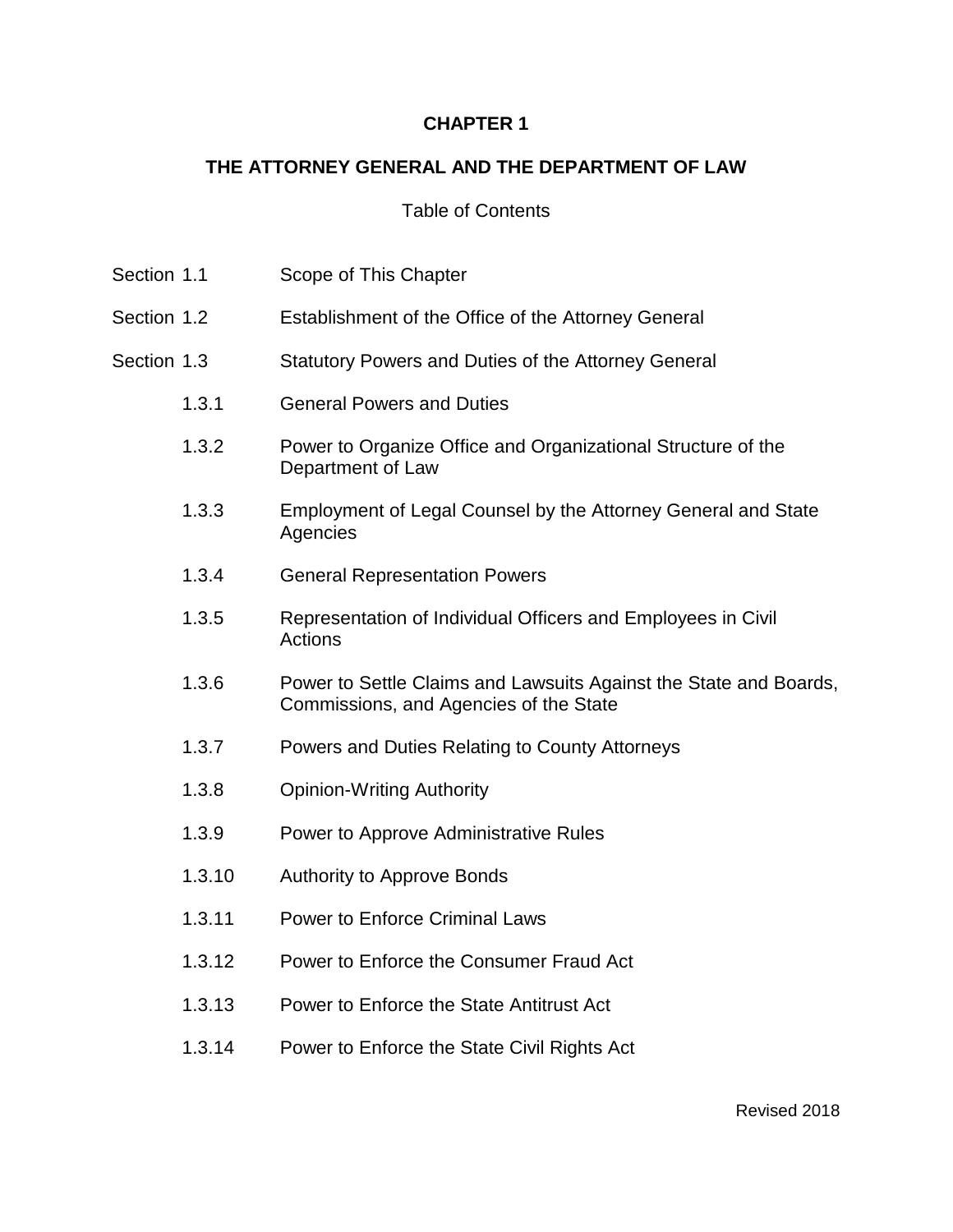|             | 1.3.16 | Power to Enforce the Arizona Open Meeting Law                                                                              |
|-------------|--------|----------------------------------------------------------------------------------------------------------------------------|
|             | 1.3.17 | Power to Enforce Arizona Immigration-Related Statutes                                                                      |
|             | 1.3.18 | <b>Miscellaneous Powers and Duties</b>                                                                                     |
| Section 1.4 |        | Role of the Attorney General in Representing and Advising State<br>Administrative Agencies, Public Officers, and Employees |
|             | 1.4.1  | <b>Administrative Agencies</b>                                                                                             |
|             | 1.4.2  | <b>Public Officers and Employees</b>                                                                                       |
|             | 1.4.3  | Legal Assistance to Members of the Public                                                                                  |
|             | 1.4.4  | Legislative Representation for Public Officers and Employees                                                               |
| Section 1.5 |        | Role of the Attorney General in Issuing Legal Opinions                                                                     |
|             | 1.5.1  | <b>Authority to Issue Opinions</b>                                                                                         |
|             | 1.5.2  | <b>Request Procedure</b>                                                                                                   |
|             | 1.5.3  | Scope of Opinions                                                                                                          |
|             | 1.5.4  | <b>Education Opinions</b>                                                                                                  |
|             | 1.5.5  | <b>Opinion Summaries</b>                                                                                                   |
| Section 1.6 |        | Role of the Attorney General in the Adoption of Administrative<br><b>Rules</b>                                             |
| Section 1.7 |        | Role of the Attorney General in Approving Contracts, Leases, and<br>Intergovernmental Agreements                           |
|             | 1.7.1  | <b>Contracts and Leases</b>                                                                                                |
|             | 1.7.2  | Intergovernmental Agreements                                                                                               |
| Section 1.8 |        | Investigative Services Within the Department of Law                                                                        |
| Section 1.9 |        | Attorney General's Guidelines for Representing State Agencies                                                              |
|             |        | Revised 2018                                                                                                               |

1.3.15 Power to Collect Debts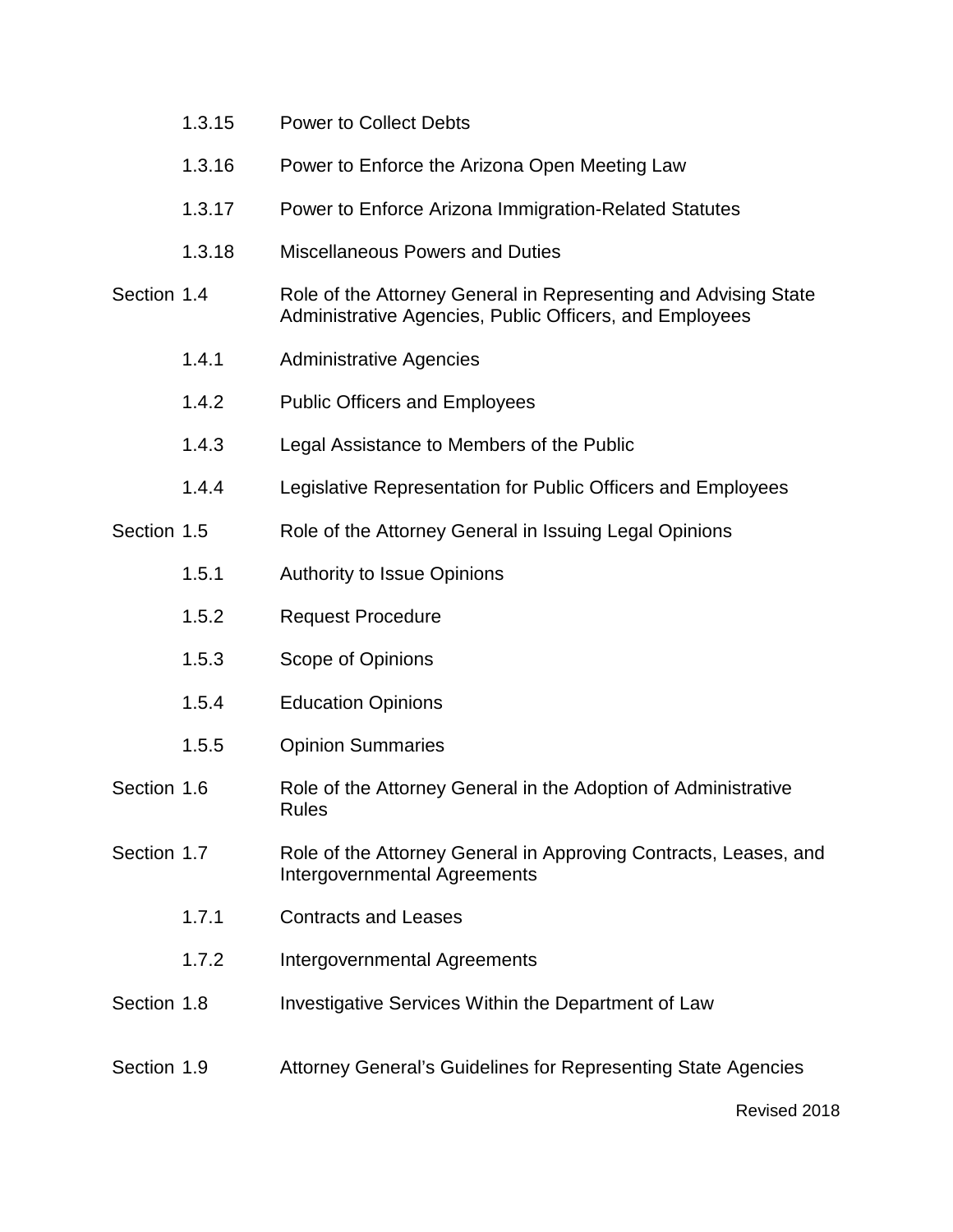- 1.9.1 Scope of the Attorney General's Duty to Represent State Agencies
- 1.9.2 Attorney General's Representational Role for the State, Its Agencies, and Its Employees
- 1.9.2.1 Attorney General's Attorney-Client Relationship to the State, Its Agencies, and Its Employees
- 1.9.2.2 Attorney Client Privilege and Waiver of the Privilege
- 1.9.2.3 Agency Requests for Actions or Defenses That Are Not Legally Supportable or That Are Interposed for Delay
- 1.9.2.4 Adverse Interests Other Than Enforcement Actions
- 1.9.2.5 Illegal Activity or Other Action Requiring Enforcement Actions Against State Officials
- 1.9.3 Multiple Representation of State Agencies
- 1.9.3.1 Scope of Section
- 1.9.3.2 Non-Judicial Proceedings
- 1.9.3.3 Quasi-Judicial Proceedings
- 1.9.3.4 Judicial Proceedings
- 1.9.4 Agency Adjudicatory Proceedings
- 1.9.4.1 Scope of Section
- 1.9.4.2 Advocate
- 1.9.4.3. Selection of Advisor
- 1.9.4.4 Participation in Preliminary Matters
- 1.9.4.5 Prohibition on Communication Between the Advocate and Advisor
- 1.9.4.6 Limitations on Advocate
- 1.9.4.7 Limitations on Advisor
- 1.9.4.8 Disregard of Advice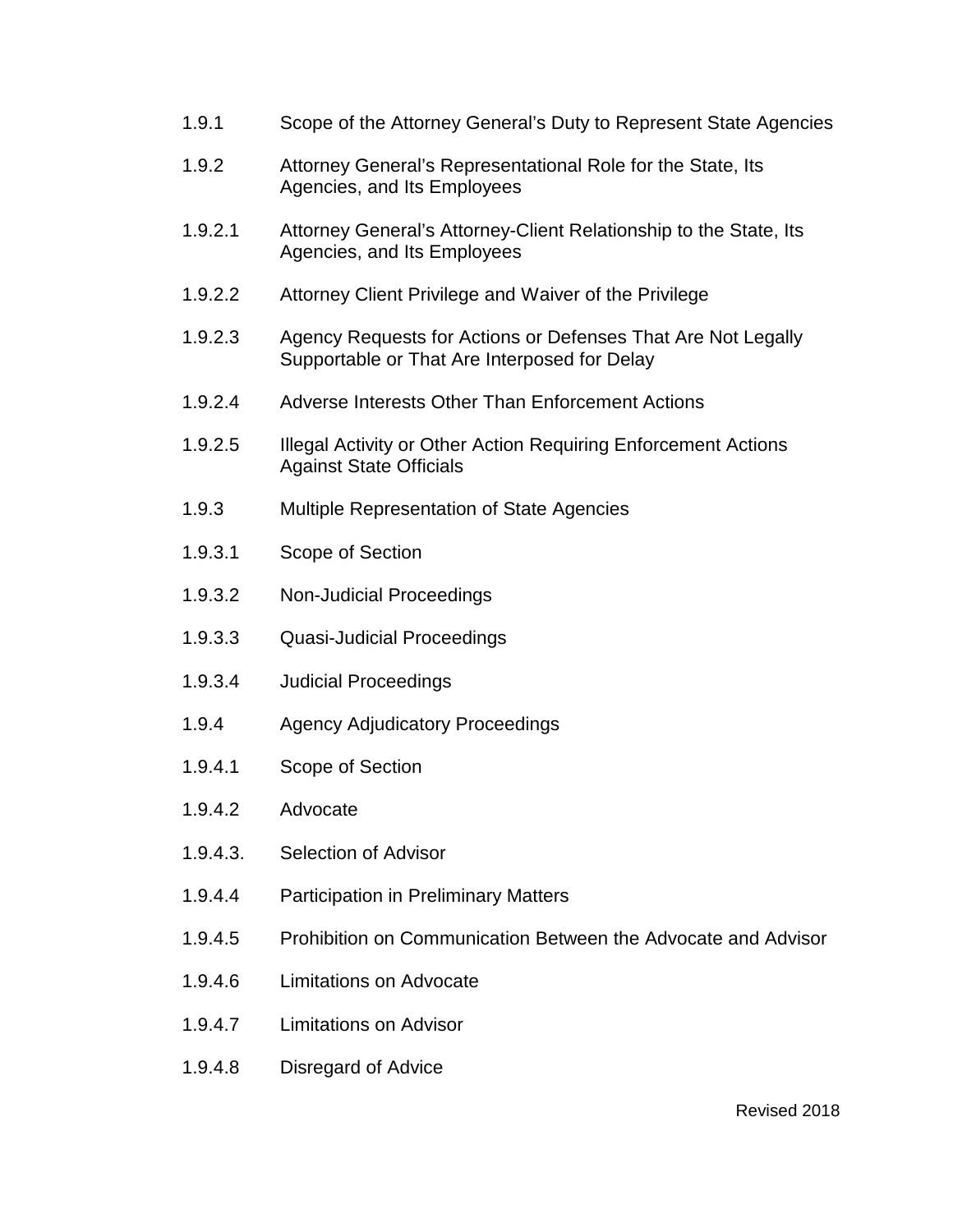- 1.9.4.9 Judicial Review
- 1.9.4.10 Comments
- 1.9.5 Agency Representation by Outside Counsel
- 1.9.5.1 Authority to Proceed
- 1.9.5.2 Available Funds
- 1.9.5.3 Appointment
- 1.9.5.4 Control of Appointed Counsel
- 1.9.6 Attorney General's Membership on Quasi-Judicial Public Entities
- 1.9.6.1 General Rule
- 1.9.6.2 Issues of Compelling Public Interest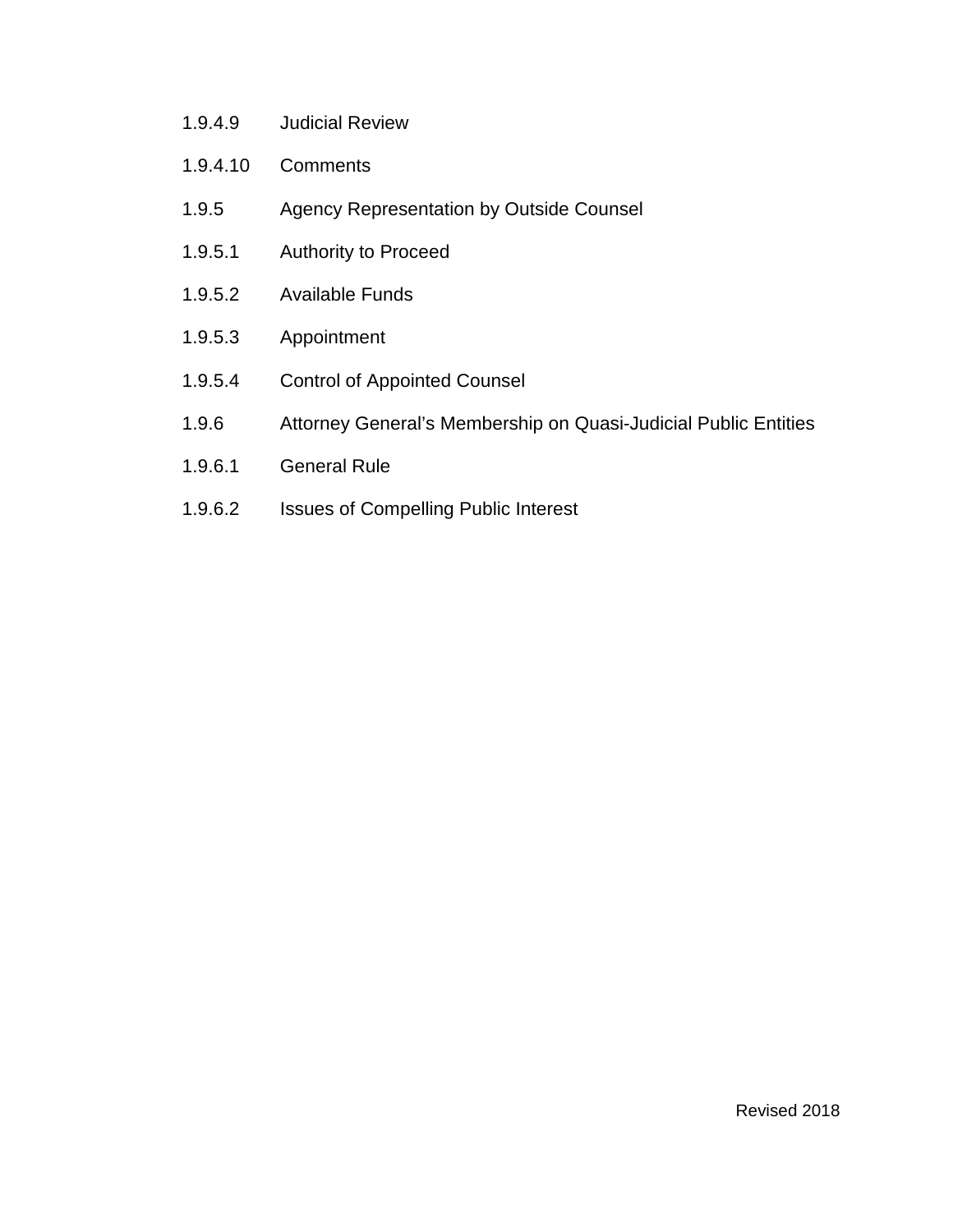## **CHAPTER 1**

## **THE ATTORNEY GENERAL AND DEPARTMENT OF LAW**

**1.1 Scope of This Chapter.** This Chapter discusses the powers and duties of the Attorney General, particularly as they concern state agencies, officers, and employees. The Attorney General's Office, also referred to as the Department of Law, provides legal advice to state agencies, except those specifically exempted by statute. This Chapter is intended to help state agencies, officers, and employees identify when they should seek assistance from the Attorney General's Office. If questions arise that are not addressed in this Chapter, state agencies and other state entities should contact either their assigned Assistant Attorney General or the chief counsel for the appropriate division or section. For issues related to litigation against state agencies, officers, and employees, *see* Chapter 13.

**1.2 Establishment of the Office of the Attorney General.** Article V, section 1 of the Arizona Constitution created the Office of the Attorney General. The constitution does not prescribe the powers or duties of the Attorney General; rather, it mandates that the Legislature prescribe them. Ariz. Const. art. V, § 9; *see also State ex rel. Woods v. Block*, 189 Ariz. 269, 272 (1997). The Legislature is limited, however, in its power to remove the powers and duties of the Attorney General. *See Giss v. Jordan*, 82 Ariz. 152, 163-65 (1957); *Hudson v. Kelly*, 76 Ariz. 255, 263-65 (1953).

## **1.3 Statutory Powers and Duties of the Attorney General.**

**1.3.1 General Powers and Duties.** The Legislature has prescribed the general powers and duties of the Attorney General in Arizona Revised Statutes ("A.R.S.") §§ 41-191 to -198. The Attorney General directs the Department of Law ("the Department") and serves as the chief legal officer of the State and the various departments and agencies of the State. A.R.S. § 41-192(A). The following subsections of this Chapter focus on the powers and duties of the Attorney General in advising and representing state agencies. These subsections are not exhaustive; they merely describe the general powers and duties of the Attorney General. Agencies should review this Chapter, the statutes creating the agency and defining the agency's authority to ascertain whether the Attorney General has specific powers and duties pertaining to that agency.

**1.3.2 Power to Organize Office and Organizational Structure of the Department of Law.** The Attorney General may organize the Department into bureaus, subdivisions, or units for the efficient and economical operation of the Department. A.R.S. § 41-192(B)(1). The Attorney General shall organize and administer a civil rights division within the Department and enforce the civil rights laws. A.R.S. §§ 41-1401 to 1442 and -1461 to 1492.12; -192(A)(7). (For a discussion of Arizona and federal civil rights laws, *see* Discrimination Law, Chapter 15.) The Attorney General may hire and assign assistant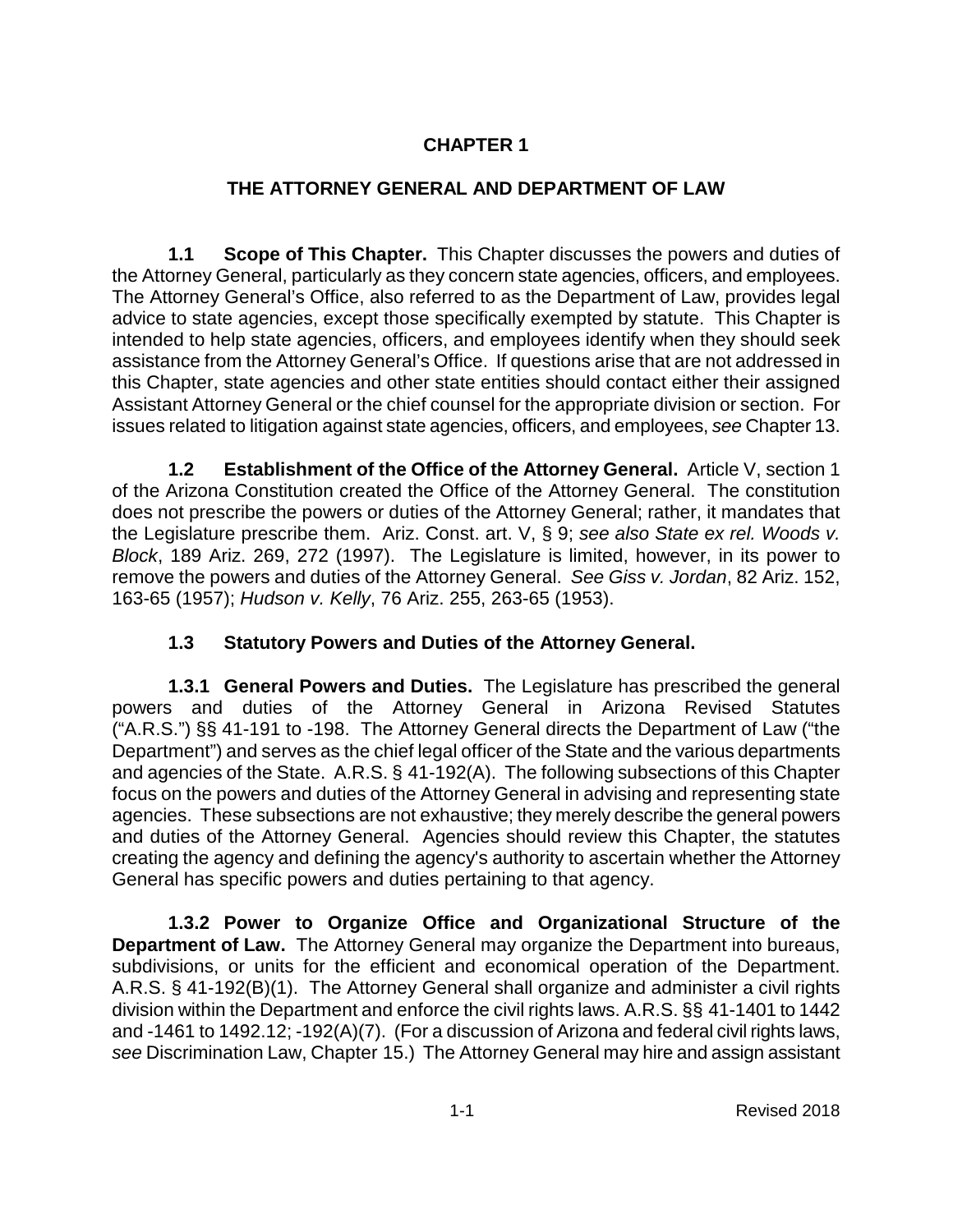attorneys general and other employees as "necessary to perform the functions of the department." A.R.S. § 41-192(B)(3).

**1.3.3 Employment of Legal Counsel by the Attorney General and State Agencies.** Except as otherwise provided by law, state agencies other than the Attorney General are prohibited from employing legal counsel or incurring an expense or a debt for legal services. A.R.S. § 41-192(D). The following agencies are exempt from this prohibition: the Department of Water Resources, the Residential Utility Consumer Office, the Industrial Commission, the Arizona Board of Regents, the Auditor General, the Corporation Commissioners and the Corporation Commission other than its Securities Division, the Office of the Governor, the Office of the State Treasurer, the Arizona Commerce Authority, the Arizona Health Care Cost Containment System Administration, the Arizona Department of Agriculture in certain circumstances, and the Arizona Power Authority in federal agency proceedings, federal court, and in matters incidental to those proceedings. *See* A.R.S. §§ 15-1626(A)(12), 36-2903(N), 40-106, 41-192(D), (F), 41-192.01.

If the Attorney General determines that he or she is disqualified from providing legal representation or services to any state agency on any matter, the Attorney General must so notify the state agency in writing. A.R.S. § 41-192(E). Upon such notice, the agency "is authorized to make expenditures and incur indebtedness to employ attorneys to provide the representation or services" that the Attorney General is disqualified from providing. *Id.*

The Attorney General is required to provide legal services to certain agencies and departments. Compensation for such services is charged against the appropriations to that department or agency. A.R.S. § 41-191.09; *see also* A.R.S. § 28-333. Other agencies and departments are authorized to employ and pay for legal services with the consent of the Attorney General.

**1.3.4 General Representation Powers.** As a state agency's advisor, the Attorney General represents the agency in both administrative and judicial proceedings concerning the enforcement of the agency's statutes, rules, and orders. As the chief legal officer of the State, the Attorney General is required to prosecute and defend in the Arizona Supreme Court "all proceedings in which the state or an officer thereof in his official capacity is a party." A.R.S. § 41-193(A)(1). In addition, the Attorney General, "[a]t the direction of the governor or when deemed necessary by the attorney general," is required to prosecute and defend "any proceeding in a state court other than the [Arizona] supreme court in which the state or an officer thereof is a party or has an interest." A.R.S. § 41-193(A)(2). The Attorney General also has the duty to "[r]epresent the state in any action in a federal court." A.R.S. § 41-193(A)(3).

Under certain circumstances, the Attorney General represents political subdivisions of the State. The Attorney General represents school districts, governing boards of school districts, and fire districts in lawsuits in which a conflict of interest between county offices exists. *See* A.R.S. §§ 41-192(A)(4), -192.02(C). The Attorney General also represents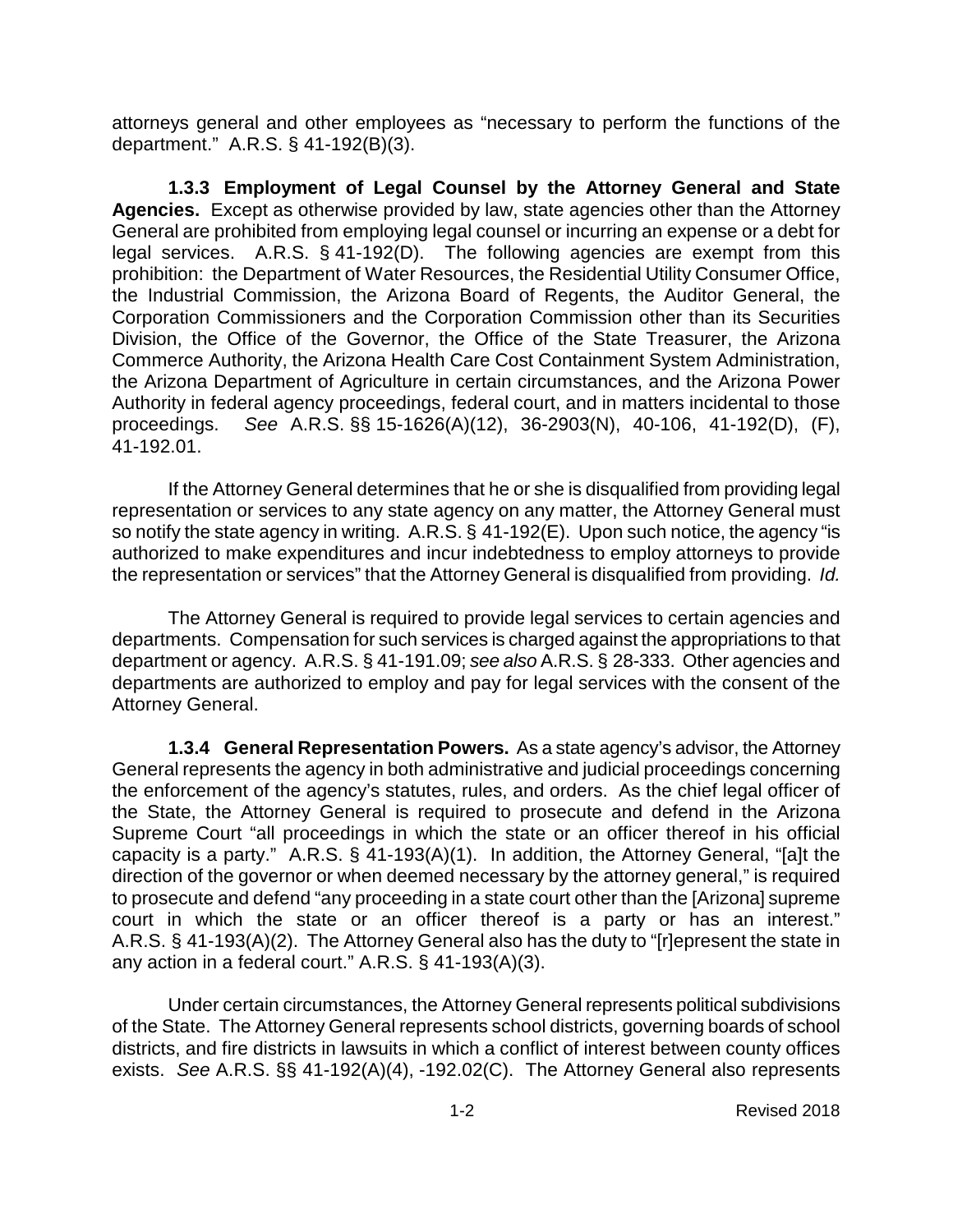"political subdivisions, school districts and municipalities in suits to enforce state or federal statutes pertaining to antitrust, restraint of trade or price-fixing activities or conspiracies[.]" A.R.S. § 41-192(A)(5).

**1.3.5 Representation of Individual Officers and Employees in Civil Actions.** The Attorney General may, in his or her discretion, represent a current or former state officer or employee:

> against whom a civil action is brought in . . . [the state officer's or employee's] individual capacity . . . until . . . it is established as a matter of law that the alleged activity or events which form the basis of the complaint were not performed, or not directed to be performed, within the scope or course of the officer's or employee's duty or employment.

A.R.S. § 41-192.02(A).

**1.3.6 Power to Settle Claims and Lawsuits Against the State and Boards, Commissions, and Agencies of the State.** Claims for liability damages (excluding claims for contractual breaches and those directly attributable to a felony) up to \$25,000, or such higher limit as the Joint Legislative Budget Committee may establish, may be settled with the approval of the Director of the Department of Administration ("DOA"). A.R.S. § 41-621(N). The Joint Legislative Budget Committee has authorized the DOA Director to approve settlements up to \$100,000. Claims between \$100,000 and \$250,000 may be settled with the approval of the Director of DOA and the Attorney General. *See* Chapter 13.5.3. Claims over \$250,000 may be settled with the approval of the DOA Director, the Attorney General, and the Joint Legislative Budget Committee. *Id.* Joint Legislative Budget Committee Rules and Regulations, Rule 14.1(A). State departments, agencies, boards, commissions, officers, agents, or employees may not voluntarily make any payment, assume any obligation, incur any expense, or maintain the individual right of consent for liability claims. A.R.S. § 41-621(N).

The Attorney General is authorized to settle other claims not involving liability self-insurance with the approval of the governor or the department, board, or agency involved. *See* A.R.S. § 41-192(B)(4).

**1.3.7 Powers and Duties Relating to County Attorneys.** The Attorney General is required to represent school districts, the governing boards of school districts, and fire districts if the county attorney has a conflict of interest that precludes or renders inappropriate continued representation by the county attorney. A.R.S. §§ 41-192(A)(4), -192.02(C). In addition, the Attorney General shall "exercise supervisory powers over county attorneys . . . in matters pertaining to that office" and shall, "[a]t the direction of the governor, or when deemed necessary, assist [a] county attorney . . . in the discharge of the county attorney's duties." A.R.S. § 41-193(A)(4), (5). Finally, the Attorney General must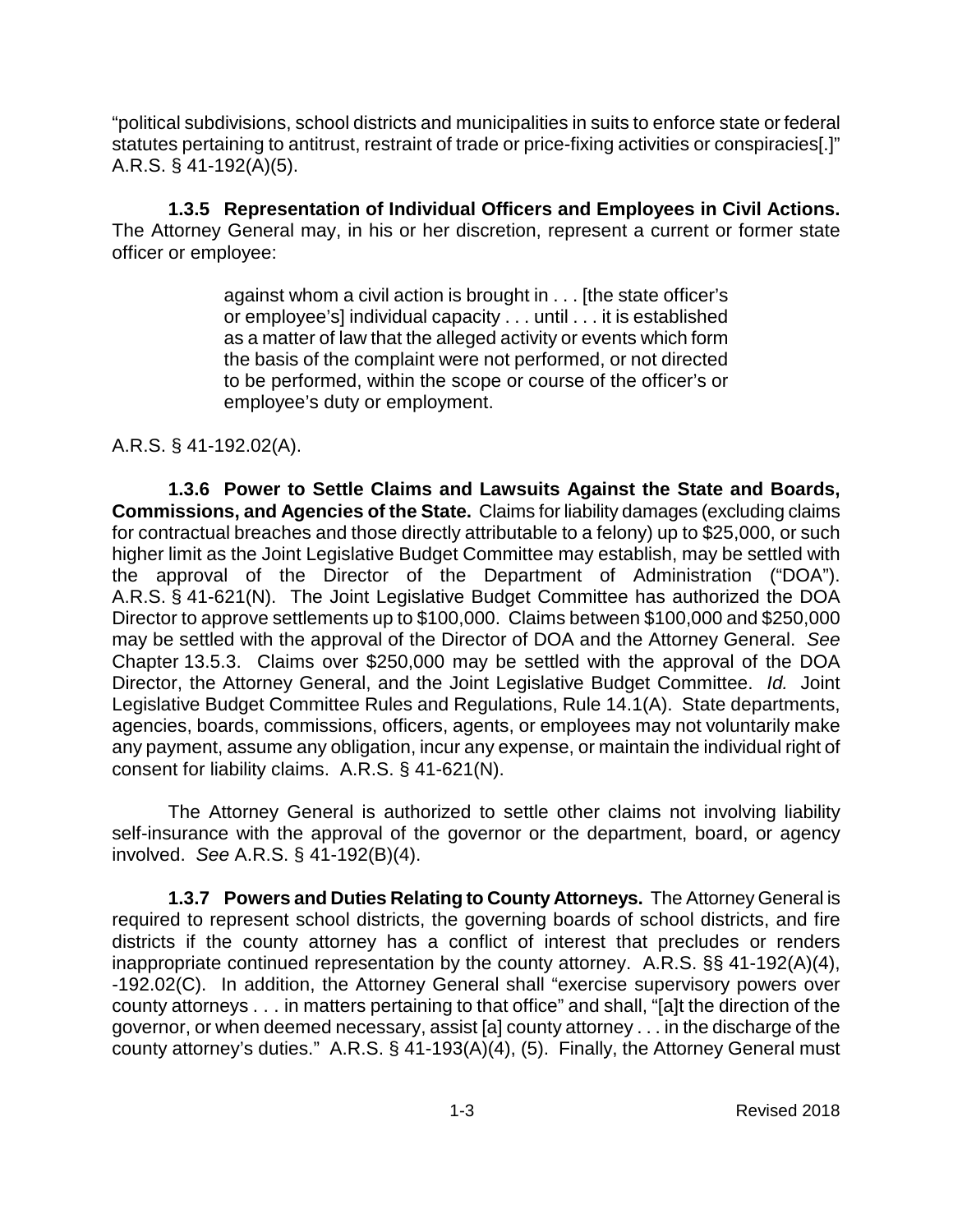concur in, revise, or decline to review education opinions issued by county attorneys or their designees. A.R.S. § 15-253(B). *See* Section 1.5.4.

**1.3.8 Opinion-Writing Authority.** The Attorney General is authorized to render a written opinion "[u]pon demand by the legislature, or either house or any member thereof, any public officer of the state, or a county attorney . . . upon any question of law relating to their offices." A.R.S. § 41-193(A)(7). *See* Section 1.5 for a discussion of Attorney General opinions.

**1.3.9 Power to Approve Administrative Rules.** The Attorney General is required to review and authorized to approve emergency rules and rules proposed by a state agency that are exempt from review by the Governor's Regulatory Review Council. A.R.S. §§ 41-1026, -1044. See Section 1.6 of this Chapter describing the Attorney General's role in rule-making and Chapter 11 for detailed discussions on the procedures for rule adoption.

**1.3.10 Authority to Approve Bonds.** The Attorney General is required to review and authorized to approve various forms of government bonds. *See*, *e.g.*, A.R.S. § 9-534 (municipal bonds); A.R.S. § 15-1489 (education bonds); A.R.S. § 28-7514 (transportation bonds); A.R.S. § 30-227(F) (Arizona Power Authority bonds); and A.R.S. § 36-1414(A) (housing bonds). Because the Attorney General often plays a role in certifying bonds, agencies authorized to issue bonds should consult with the Attorney General's Office for assistance.

**1.3.11 Power to Enforce Criminal Laws.** The Attorney General or his designee shall present evidence of criminal conduct to the State Grand Jury and prosecute all indictments returned by the State Grand Jury. A.R.S. §§ 21-424, -427(B). The State Grand Jury and the Attorney General have jurisdiction over white collar crime, organized crime, public corruption, and certain crimes involving the use of computers. *See* A.R.S. § 21-422(B) (enumerating the types of offenses within the jurisdiction of the State Grand Jury). The State Grand Jury and the Attorney General also have jurisdiction over offenses involving possession, receipt, sale or transportation of narcotics, stolen property or other contraband that occur in more than one county or affect the residents of more than one county. Agencies should refer any matters that might involve criminal conduct within the jurisdiction of the State Grand Jury to the Attorney General's Office. In addition, criminal wrongdoing "that is referred in writing by a county attorney and that is accepted in writing by the attorney general" is within the jurisdiction of the State Grand Jury. A.R.S. § 21-422(B)(7).

The Attorney General also is required to notify the respective county attorneys of State grand jury investigations and proposed indictments affecting such counties, and must inform the appropriate prosecutorial authority of any offenses discovered by the State Grand Jury for which it lacks jurisdiction to indict. A.R.S. §§ 21-422(C), -426. In addition to those offenses provided in A.R.S. § 21-422, the Attorney General may or must: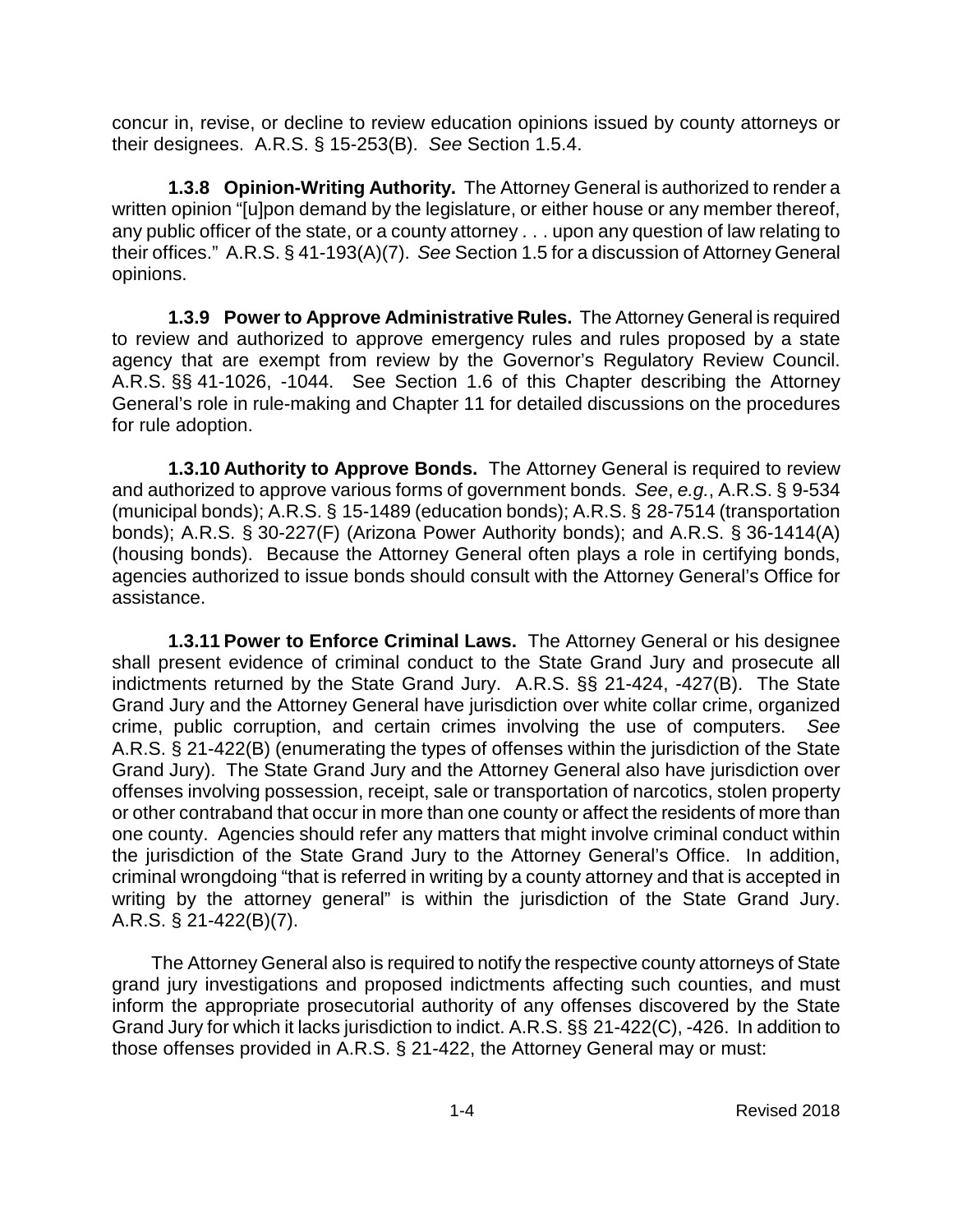- A. Prosecute offenses arising out of the operation of the Arizona State Lottery. A.R.S. § 5-562.01(A).
- B. Prosecute offenses arising out of the operation of a discount buyer's organization or service. A.R.S. § 44-1797.20.
- C. Prosecute criminal violations of the state's employment security program. A.R.S. § 23-656(B).
- D. Prosecute violations of the state's workers' compensation program. A.R.S. § 23-929.
- E. Prosecute offenses involving securities. A.R.S. § 44-2032(5).
- F. Prosecute offenses arising out of any program administered by the Department of Economic Security. A.R.S. § 41-1963.
- G. Prosecute offenses related to the operation of pyramid schemes. A.R.S. § 44-1732.
- H. Prosecute environmental crimes. A.R.S. §§ 49-263(G), -263.01(I), -263.02(E), -304(C), -464(N), -925(C).
- I. Prosecute violations of state bidding and purchasing laws. A.R.S. §§ 34-258, 41-2616(D).
- J. Prosecute offenses under Title 16 involving any election for state office, members of the legislature, justices of the supreme court, judges of the court of appeals, or statewide initiative or referendum. A.R.S. § 16-1021.
- K. Recover fines levied for violations of the picketing and secondary boycott laws. A.R.S. § 23-1324(C). *But see United Food & Commercial Workers Local 99 v. Bennett*, 934 F. Supp. 2d 1167 (D. Ariz. 2013) (finding portions of the picketing and secondary boycott laws unconstitutional).
- L. Prosecute healthcare kickbacks and related frauds. A.R.S. § 13-3713(G).
- M. Enforce laws related to conflicts of interest, A.R.S. §§ 38-501 to -511, and financial disclosure by public officers, A.R.S. §§ 38-541 to -545. *See* A.R.S. § 21-422(B).
- M. Investigate campaign contribution limitation violation complaints for criminal or civil actions. A.R.S. § 16-905(K).
- N. Investigate and prosecute offenses related to lobbying and gifts to public officials. A.R.S. § 41-1237(B).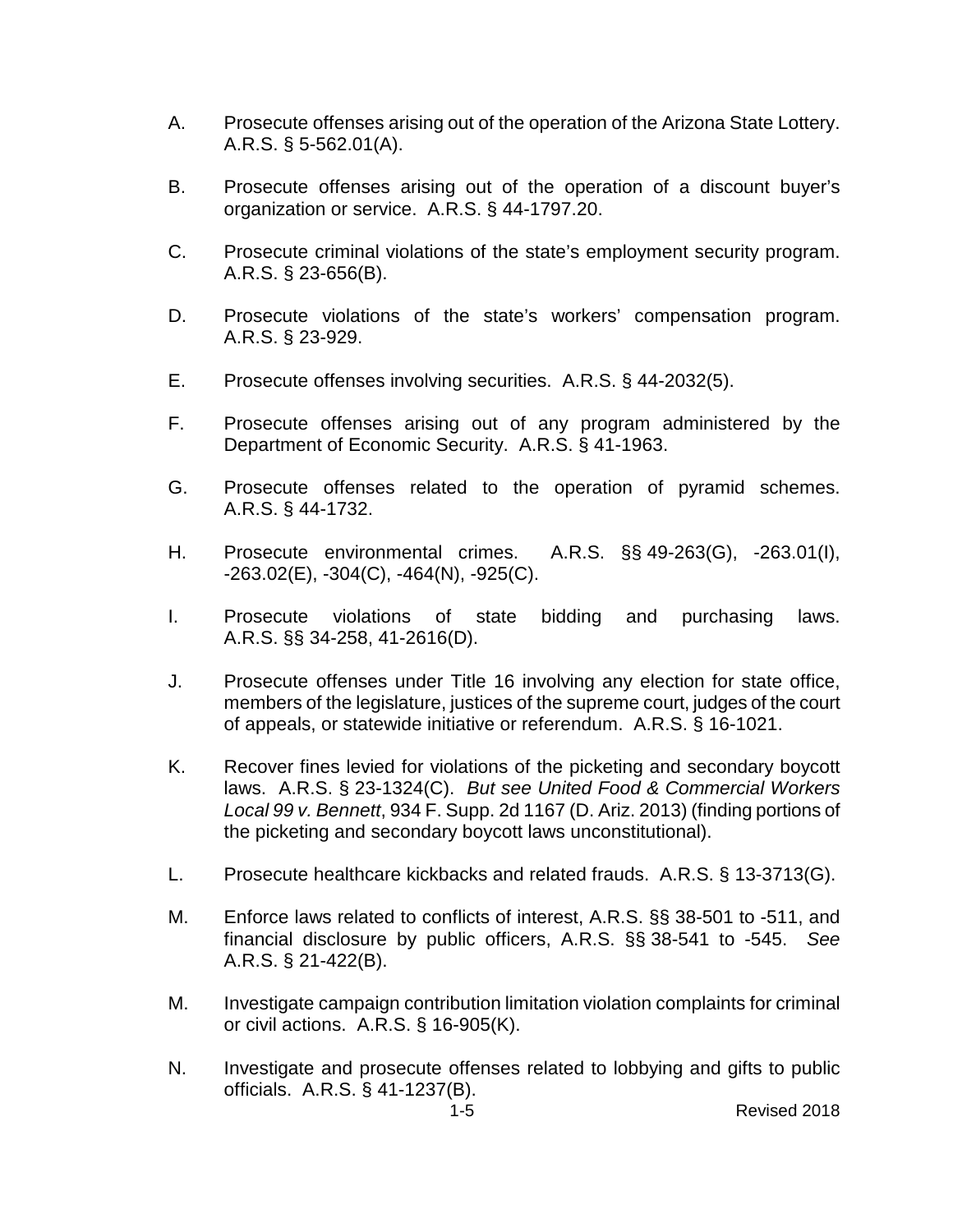- O. Prosecute offenses relating to county, community college, and school district audits. A.R.S. § 41-1279.22(D).
- P. Prosecute violations of the welfare laws. A.R.S. § 46-133(D).
- Q. Prosecute violations of the insurance laws. A.R.S. § 20-152(C).
- R. Prosecute violations of state law regarding foreclosure consultants. A.R.S. § 44-1378.07(A).
- S. Prosecute violations of pure food provisions. A.R.S. § 36-912.
- T. Take action to abate nuisances. A.R.S. §§ 12-991(H), -998(B), 13-2917(C).
- U. Prosecute offenses relating to transportation. A.R.S. § 28-5240(B).
- V. Prosecute offenses relating to disposal of motor vehicle tires. A.R.S. § 44-1304.01(C).
- W. Prosecute (and defend against) actions to state tax laws. A.R.S. § 42-1004(E).
- X. Prosecute violations and bring civil penalty actions related to weights and measures. A.R.S. §§ 28-9523(D), -9525(B).
- Y. Bring actions related to certain deceptive internet representations. A.R.S. § 18-543(C).

The Attorney General also investigates and prosecutes violations of the State's Racketeering Act, A.R.S. §§ 13-2301 to -2323. *See* A.R.S. § 21-422(B)(5). The Racketeering Act defines racketeering as acts punishable by imprisonment for more than one year, and either constituting terrorism, animal terrorism or ecological terrorism or certain acts committed for financial gain, including homicide, robbery, kidnapping, forgery, theft, bribery, gambling, usury, extortion, obstructing justice, false claims or statements, securities or land fraud, money laundering, the sexual exploitation of children and other listed activities. A.R.S. § 13-2301(D)(4)(a)-(b). The Act provides criminal penalties and civil remedies for controlling any enterprise either with racketeering proceeds or through racketeering activity, and for conducting an enterprise through racketeering activity. A.R.S. §§ 13-2312, -2314. The Attorney General is authorized to obtain injunctive relief, disgorgement, divestiture, damages, and other civil remedies against persons engaged in racketeering. A.R.S. § 13-2314. Any agency that discovers conduct that falls within the Racketeering Act should report that conduct to the Attorney General's Office.

1-6 Revised 2018 The Attorney General is also required to notify the respective county attorneys of State Grand Jury investigations and proposed indictments affecting such counties, must inform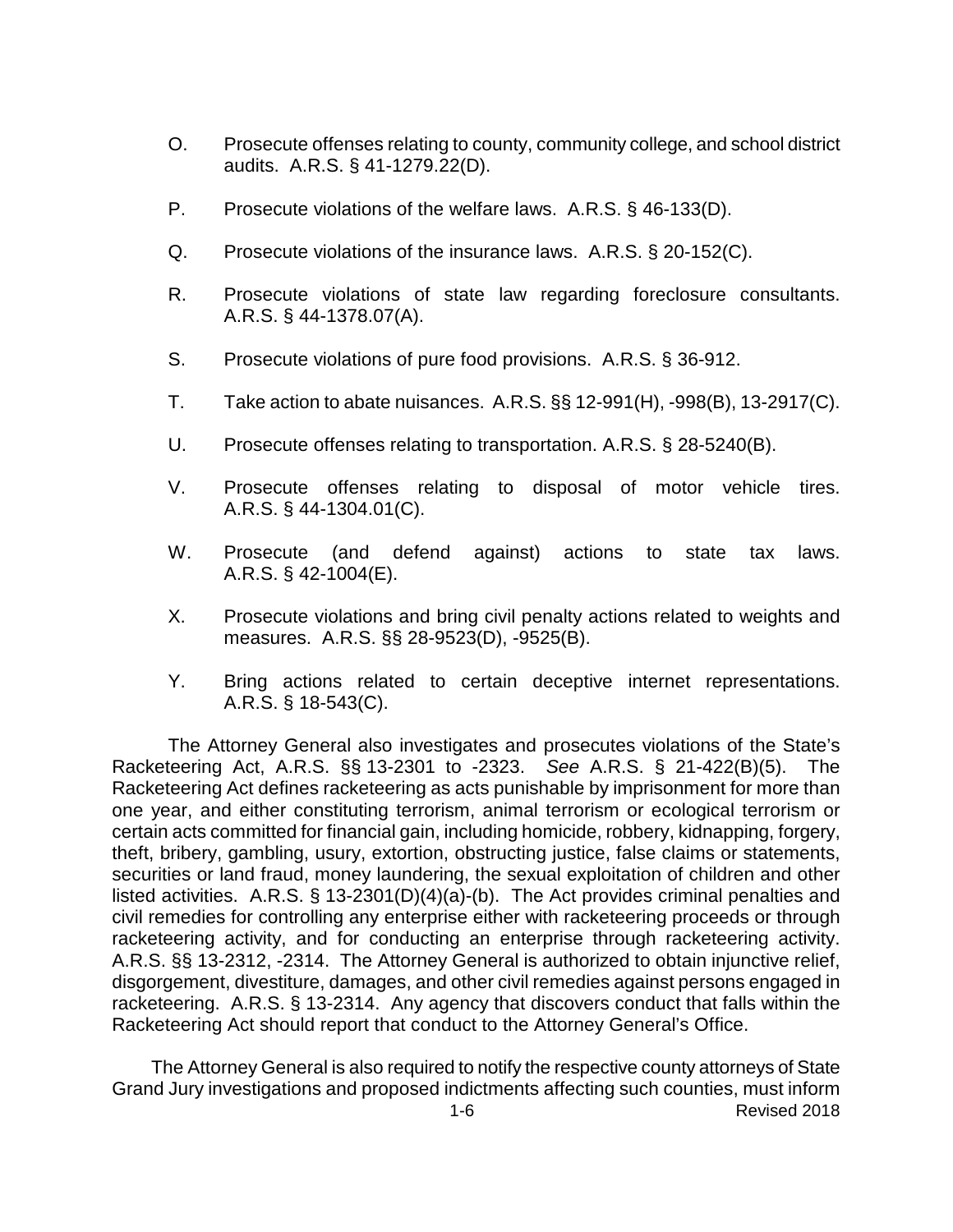the appropriate prosecutorial authority of any offenses discovered by the State Grand Jury for which it lacks jurisdiction to indict. A.R.S. §§ 21-422(C), -426.

**1.3.12 Power to Enforce the Consumer Fraud Act.** The Attorney General enforces the Consumer Fraud Act, A.R.S. §§ 44-1521 to -1534. This Act makes it unlawful to engage in deceptive or unfair acts or practices in the advertisement or sale of any merchandise. A.R.S. § 44-1522(A); *see also* A.R.S. § 44-1521(5) (defining merchandise as "any objects, wares, goods, commodities, intangibles, real estate or services"). The Attorney General may obtain injunctive relief, restitution, disgorgement and civil penalties against any person found to be in violation of the Act. A.R.S. §§ 44-1528, -1531.

As part of the Attorney General's investigative efforts under the Consumer Fraud Act, the Attorney General's Office receives and processes thousands of written complaints from consumers each year. In processing these complaints, the Attorney General's Office encourages cooperation from the relevant agencies and urges them to resolve complaints within their jurisdiction. If the Attorney General's Office receives a complaint that falls within the jurisdiction of a particular state regulatory agency and can best be resolved by that agency (for example, a complaint of poor workmanship against a contractor licensed by the Registrar of Contractors), the Consumer Protection and Advocacy Section of the Attorney General's Office will generally forward a copy of the complaint to that agency.

If an agency receives a complaint involving deceptive or unfair acts or practices that does not fall within the agency's jurisdiction or that the agency lacks the means to resolve, the agency should refer the complaint to the Consumer Protection and Advocacy Section of the Attorney General's Office. However, even when an agency is able to pursue a particular matter, it should send two copies of the complaint involving fraud or deception to the Consumer Protection and Advocacy Section.

If an agency receives a complaint within its jurisdiction that it possess the means to resolve, the agency should resolve that complaint. However, even if the agency intends to resolve the complaint, it should still send a copy of any complaint involving deceptive or unfair acts or practices to the Consumer Protection and Advocacy Section.

**1.3.13 Power to Enforce the State Antitrust Act.** The Attorney General has the authority to enforce the provisions of the Arizona Uniform State Antitrust Act, A.R.S. §§ 44-1401 to -1416. A.R.S. § 44-1407. Private parties may also enforce the Act through private litigation. A.R.S. § 44-1408(B). The Antitrust Act prohibits conspiracies and agreements in restraint of trade or commerce; conspiracies and agreements to monopolize; the establishment, maintenance, or use of a monopoly; and attempts to monopolize. A.R.S. §§ 44-1402, -1403.

Because the State and its agencies are subject to the Antitrust Act, government employees should be aware that their actions may be subject to its provisions. *See* A.R.S. § 44-1416. State officials routinely enter into agreements and take actions that affect trade and commerce. Only in certain circumstances are state officers immune from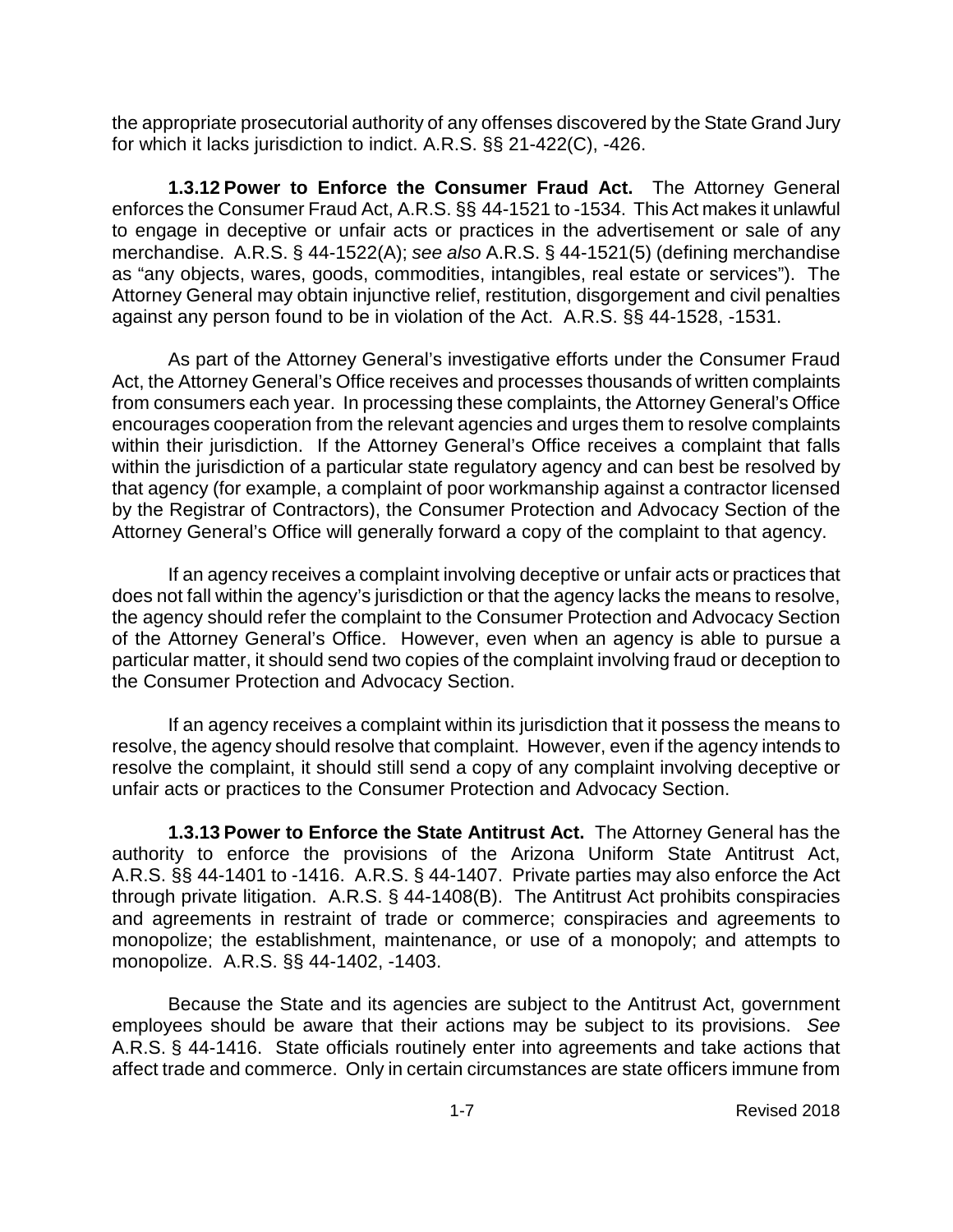antitrust prosecution. *See* Sections 5.9.9 and 5.9.6.1. Chapter 5 (Procurement) contains an overview of antitrust law and should be reviewed by agency personnel who buy and sell on behalf of the State.

Any person who serves a complaint, counterclaim, or answer in an action alleging an antitrust violation must also serve a copy of the pleading on the Attorney General along with any special action or appeal involving an antitrust issue. A.R.S. § 44-1415(A), (B). The Attorney General may appear in any civil action or proceeding before any Arizona court, agency, board, or commission in which antitrust matters appear to be at issue. A.R.S. § 44-1415(C).

If an agency believes that a matter may involve an antitrust issue and wishes to report it to the Attorney General, the agency should advise the Attorney General's Antitrust Unit in the Civil Litigation Division. Please note that the Antitrust Unit should not be considered counsel to any state agency, and that anything reported may result in enforcement action. If an agency is seeking legal advice, it should do so through its agency counsel.

**1.3.14 Power to Enforce the State Civil Rights Act.** The Attorney General is responsible for enforcing the Arizona Civil Rights Act, A.R.S. §§ 41-1401 to -1442, and -1461 to -1492.12. This includes violations of civil rights in voting, A.R.S. § 41-1421, public accommodations, A.R.S. §§ 41-1441 to -1442, employment, A.R.S. §§ 41-1461 to -1468, and housing, A.R.S. §§ 41-1491 to -1491.37. These laws prohibit discrimination against individuals based on race, color, national origin, religion, sex, age, and disability. *See, e.g.*, A.R.S. §§ 41-1421, -1442(A), -1463(A). The Attorney General also enforces state laws (modeled after the Americans with Disabilities Act of 1990 (42 U.S.C. §§ 12101 and -12213, 47 U.S.C. §§ 225 and -611) and the ADA Amendments Act of 2008 (P.L. 110-321; 122 Stat. 3553)) that prohibit discrimination against persons with disabilities in public accommodations, services, and public transportation. A.R.S. §§ 41-1492 to -1492.12.

These statutes generally provide that the Attorney General must investigate an individual's allegations of civil rights violations in these areas upon the receipt of a written complaint or charge. A.R.S. §§ 41-1471(A), -1481(A), -1491.22(A)-(C), -1492.09(A). If the Attorney General determines there is reasonable cause to believe that the charge is true, the Division of Civil Rights must attempt to correct the violation by means of conference, conciliation, or persuasion. A.R.S. §§ 41-1471(C), -1481(B), -1491.26. In certain situations, the Attorney General may initiate a lawsuit to correct the violation or authorize the charging party to file such a suit. A.R.S. §§ 41-1471(D), (E), -1481(D), (E), -1491.27. See Chapter 3 regarding personnel and Chapter 15 regarding discrimination law.

**1.3.15 Power to Collect Debts.** Pursuant to A.R.S. §§ 41-191(E), -192(B)(4) and -191.04, the Attorney General has the power to initiate legal action to collect, and to compromise or settle, debts owed to the State or to any agency, board, commission, or department of the State. The Attorney General's debt collection program is supported by a collection enforcement revolving fund. A.R.S. § 41-191.03. The collection program is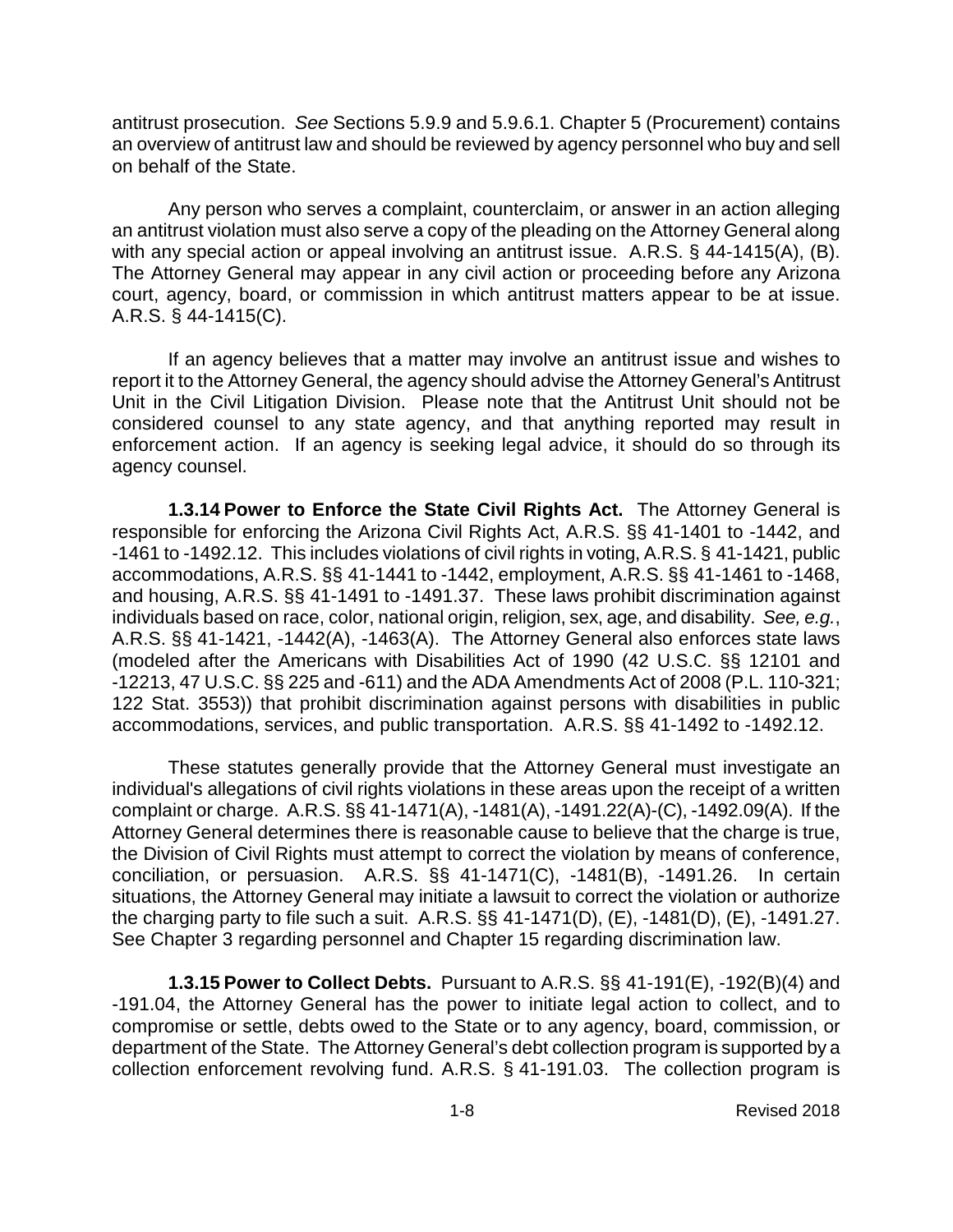administered by the Bankruptcy and Collection Enforcement Section of the Civil Litigation Division.

**1.3.16 Power to Enforce the Arizona Open Meeting Law.** The Attorney General has the power to enforce the Open Meeting Law, A.R.S. §§ 38-431 to -431.09. A.R.S. § 38-431.07(A). The requirements of the Open Meeting Law are described in Chapter 7.

**1.3.17 Power to Enforce Arizona Immigration-Related Statutes.** The Attorney General is given powers and responsibilities related to immigration. For example, state statutes bar the employment of unauthorized aliens and provide penalties for the knowing, A.R.S. § 23-212, or intentional, A.R.S. § 23-212.01, employment of such persons. The Attorney General must provide a complaint form for complaints relating to the employment of an unauthorized alien. A.R.S. §§ 23-212(B); -212.01(B). When the Attorney General receives a complaint on the prescribed form, the Attorney General must investigate. A.R.S. §§ 23-212(B), -212.01(B). If the Attorney General receives a complaint that is not submitted on the prescribed form, the Attorney General has the discretion whether to investigate the complaint. *Id.* Information about how to file a complaint and the claim form are both available on the Attorney General's website: [https://www.azag.gov/sites/default/files/docs/complaints/2018/LegalAzWorkersComplaint.p](https://www.azag.gov/sites/default/files/docs/complaints/2018/LegalAzWorkersComplaint.pdf) [df.](https://www.azag.gov/sites/default/files/docs/complaints/2018/LegalAzWorkersComplaint.pdf) During the initial investigation, the attorney general "shall verify the work authorization of the alleged unauthorized alien with the federal government pursuant to [federal law]." A.R.S. §§ 23-212(B), -212.01(B).

If the Attorney General determines that a complaint is not "false and frivolous," he or she must notify both the federal government and local law enforcement of the unauthorized alien. A.R.S. §§ 23-212(C)(1)-(2), -212.01(C)(1)-(2). The Attorney General must also notify the appropriate county attorney to bring an action under the statute. A.R.S. §§ 23-212(C)(3), -212.01(C)(3). The Attorney General is also required to maintain court orders received from actions under the statute and maintain a database of employers, along with their business locations, who have committed a first violation of § 23-212(A) or § 23-212.01(A). A.R.S. §§ 23-212(G), -212.01(G). As required by law, A.R.S. §§ 23-212(G), -212.01(G), court orders are available on the Attorney General's website. *See* https://www.azag.gov/civil-rights/legal-az-workers-act/court-orders.

The Attorney General is also responsible for enforcing the prohibition against the unauthorized practice of immigration and nationality law. A.R.S. §§ 12-2703, -2704.

**1.3.18 Miscellaneous Powers and Duties.** The Attorney General has additional powers and duties, including the authority to: release State liens on real estate, A.R.S. § 33-724(C); bring actions to enjoin the illegal payment of public monies or to recover state money illegally paid, A.R.S. § 35-212(A); approve interstate agricultural and horticultural agreements, A.R.S. § 3-221(B); seek dissolution of corporations, A.R.S. § 10-1430(A); seek quo warranto writs against persons improperly holding public office, A.R.S. § 12-2041; seek state court enforcement of State statutes and administrative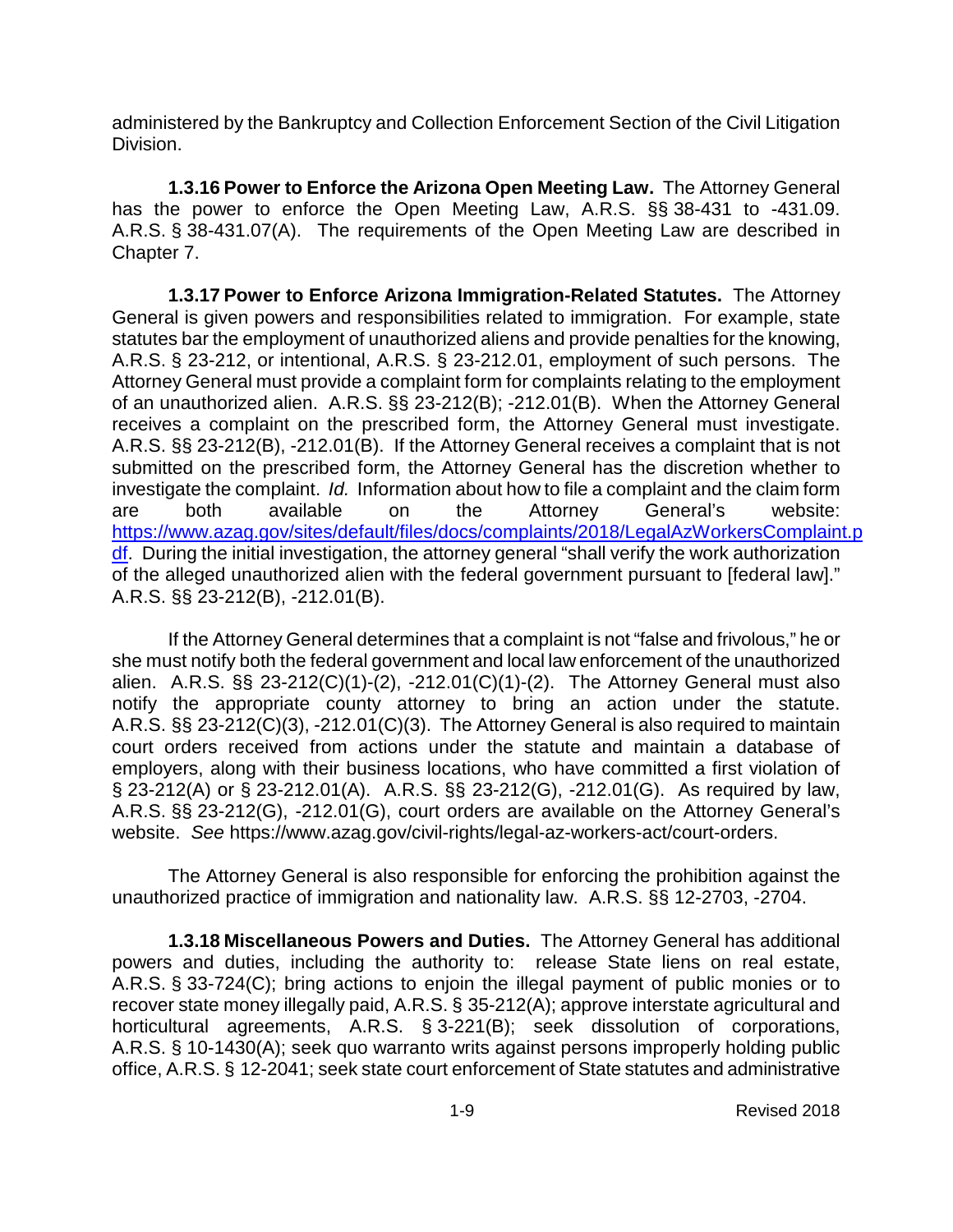orders challenged in federal court, A.R.S. § 12-932(A); investigate extradition cases at the request of the governor, A.R.S. § 13-3844; handle quiet title actions, A.R.S. § 12-1101(B); register persons who conduct amusement gambling events, A.R.S. § 13-3311; and authorize emergency interceptions of wire, electronic, or oral communications, A.R.S. § 13-3015(A).

#### **1.4 Role of the Attorney General in Representing and Advising State Administrative Agencies, Public Officers, and Employees.**

**1.4.1 Administrative Agencies.** The Attorney General, as the State's chief legal officer, is charged with the duty of coordinating the legal affairs of a multitude of clients, each of which is responsible to the public. In addition, as a constitutional officer and elected official, the Attorney General is also entrusted with the duty to protect the public interest and defend the state constitution.

The statutory powers and duties of the Attorney General that form the basis for representing and advising state agencies are set forth in Section 1.3.

Although more than one Assistant Attorney General may provide legal services to an agency, one assistant is often assigned primary responsibility for furnishing the services. Any legal questions that an agency has should be first addressed to this attorney. If he or she is unavailable, the agency should consult the chief counsel of the division or section in which the primary attorney works. All requests for legal assistance should come through the head of the agency or an individual authorized by the agency head to request legal assistance. Requests from individuals other than these persons may be denied.

The Attorney General's role in most civil matters is to give legal advice. The Attorney General will also assist the agency by providing legal advice and representation in adjudicatory proceedings, licensing matters, rule-making proceedings, enforcement proceedings, and employee disciplinary matters. The Assistant Attorney General assigned to an agency will not perform administrative duties, maintain agency records, decide matters of policy, or make the decisions that the law requires the agency to make. A more detailed discussion of the Attorney General's role in representing and advising state agencies, public officers, and employees is set forth in Section 1.9. In setting priorities for the many requests for legal assistance that it receives from agencies, the Attorney General's Office considers the importance of the request, its bearing upon the Attorney General's obligation to the agency concerned, and its need for attention compared to other agencies' needs.

Because the Attorney General is elected by the people of this State, in addition to the obligation to provide legal representation to state agencies, he or she has an obligation to the people of the State to ensure that the laws governing state agencies are carried out in a manner that is consistent with the Legislature's intent. The Attorney General's resources are not available to help any agency avoid duties, obligations, or laws. If an agency disagrees with the laws that affect it, the agency should seek a legislative change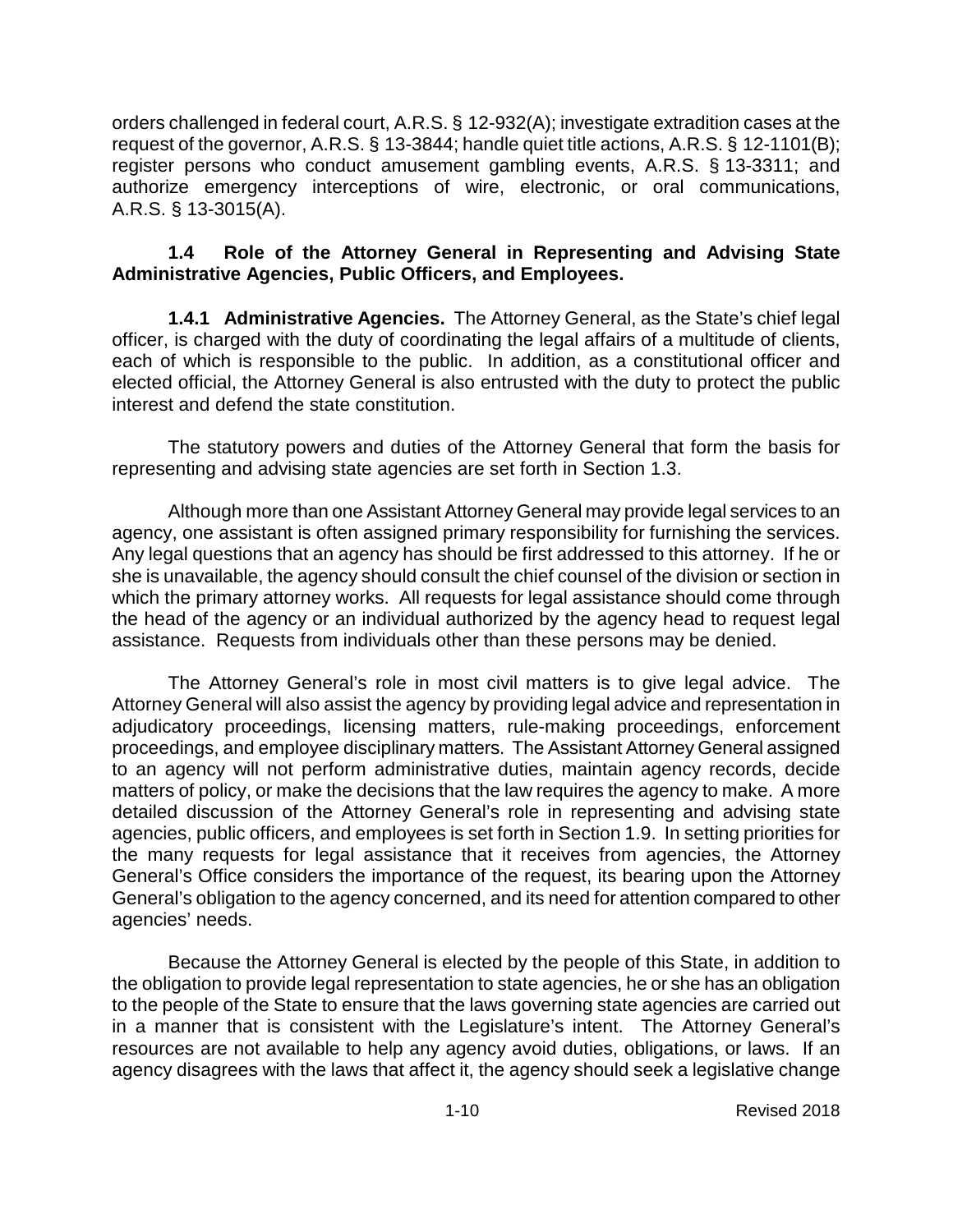because the Legislature is the proper body to address changes, alterations, or modifications to laws.

**1.4.2 Public Officers and Employees.** The Attorney General can render legal advice only on matters relating to a public officer's or employee's public duty or employment. The Attorney General cannot give legal advice to public officers or employees pertaining to personal matters or conduct outside the scope of their employment or office.

The Attorney General is charged with investigating public corruption and other illegal activities that may involve public officers or employees. Consequently, the Attorney General will not represent officers or employees accused of these activities and will investigate and prosecute any public officer or employee engaged in illegal activity.

**1.4.3 Legal Assistance to Members of the Public.** The Attorney General and his assistants are generally not authorized to render legal advice or provide representation to members of the public. A.R.S. § 41-191(B). They cannot "directly or indirectly engage in the private practice of law or in an occupation conflicting with such duties." *Id.* Pro bono representation, however, is permitted if certain criteria are met. *Id.*

**1.4.4 Legislative Representation for Public Officers and Employees.** If an agency head determines that legislation is needed, he or she should seek assistance and guidance from the Legislative Council, either directly or through an interested member of the Legislature. The agency should also notify the Assistant Attorney General assigned to that agency of any proposed legislation. The Attorney General may provide guidance and advice to agencies regarding proposed legislation. If necessary and appropriate, a representative of the Attorney General's Office can appear with an agency representative before legislative committees regarding proposed legislation. However, the Attorney General will not act as a lobbyist for state agencies and assisting a client agency does not constitute Attorney General approval or support for any proposed legislation.

## **1.5 Role of the Attorney General in Issuing Legal Opinions.**

**1.5.1 Authority to Issue Opinions.** The Attorney General is authorized to provide a written opinion when requested to do so by the Legislature, an individual member of the house of representatives or state senate, a public officer of the State, or a county attorney. A.R.S. § 41-193(A)(7). Opinions must address a question of law relating to the office of the person requesting the opinion. *Id.* All official opinions of the Attorney General are rendered in writing. *Id.* The Attorney General is required to distribute a copy of each opinion to the governor, the president of the senate, the speaker of the house, the secretary of the senate, the chief clerk of the house, and any department or agency required to perform a function necessary to implement the opinion. A.R.S. § 41-194(A). Pursuant to A.R.S. § 38-507, requests for opinions concerning violations of Title 38, Chapter 3, Article 8 (conflicts of interest) are confidential, but once the opinion issues, it is a matter of public record and therefore must be made available to the public.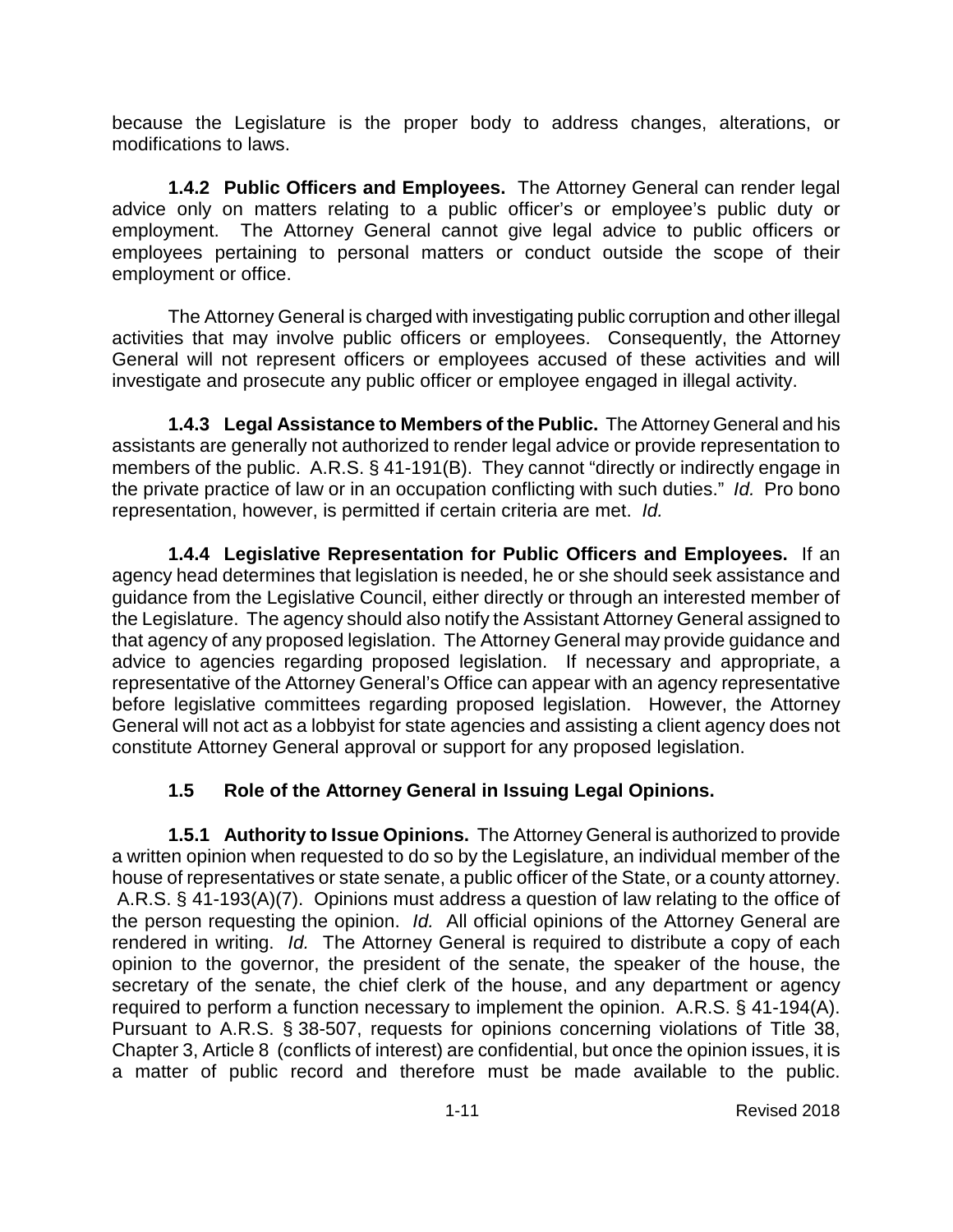A.R.S. § 41-194(A). Other opinion requests not covered by a specific grant of confidentiality are considered public records and are made available to the public, if requested.

**1.5.2 Request Procedure.** Written opinions will be issued only upon the written request of a party entitled to receive an opinion. Requests for opinions should be directed to the Attorney General. Requests for opinions from a state agency must be signed by the agency director. After a proper request is received, a draft opinion will be prepared, and, upon the Attorney General's review and concurrence, the Attorney General will issue the opinion to the requesting party.

Upon receipt, every opinion request is assigned a number for reference (an "R" number, *e.g*., R99-001). This number is used for identification and for tracking the request. After an opinion has been issued, it is given an issue number (an "I" number, *e.g.*, I99-001) by which it is permanently filed.

**1.5.3 Scope of Opinions.** Only formal written opinions signed by the Attorney General, or his/her designee, are official opinions of the Attorney General. This does not mean, however, that an agency cannot rely on advice from the attorney assigned to represent the agency; it merely means that such advice is not to be construed as the official opinion of the Attorney General.

Formal opinions address questions of law relating to the official duties of the requesting party. The Attorney General does not issue all opinions that are requested. Generally, the Attorney General will decline to issue opinions that: (1) address matters pending before a court, Ariz. Att'y Gen. Op. I81-137; *but see* Ariz. Att'y Gen. Op. I91-002; (2) respond to legal questions from constituents or third parties, Ariz. Att'y Gen. Ops. I78-81, -83; or (3) address the constitutionality of proposed legislation; *but see* Ariz. Att'y Gen. Op. I89-085. When called upon to address the constitutionality of a statute, the Attorney General presumes a statute is constitutional and will find otherwise only when the statute is clearly or patently unconstitutional. *See State v. Ramos*, 133 Ariz. 4, 6 (1982) ("An act of the legislature is presumed constitutional, and where there is a reasonable, even though debatable, basis for enactment of the statute, the act will be upheld unless it is clearly unconstitutional."); Ariz. Att'y Gen. Op. I83-069 ("Because the Attorney General has the duty to uphold and defend state laws, we will not opine that a statute is unconstitutional unless it is patently so.").

Opinions of the Attorney General are advisory and do not have the same effect as decisions of a court of law. *See, e.g.*, *Ruiz v. Hull*, 191 Ariz. 441, 449 (1998); *Green v. Osborne*, 157 Ariz. 363, 365, 758 P.2d 138, 140 (1988); *Marston's Inc. v. Roman Catholic Church of Phoenix*, 132 Ariz. 90, 94 (1982). However, no public officer is personally liable for acts done in his or her official capacity in good faith reliance on a formal Attorney General Opinion. A.R.S. § 38-446. Arizona courts will not review the legal interpretation determined by the Attorney General, nor will the courts order withdrawal of an Attorney General Opinion. *Yes on Prop 200 v. Napolitano*, 215 Ariz. 458, 465-66 (App. 2007). The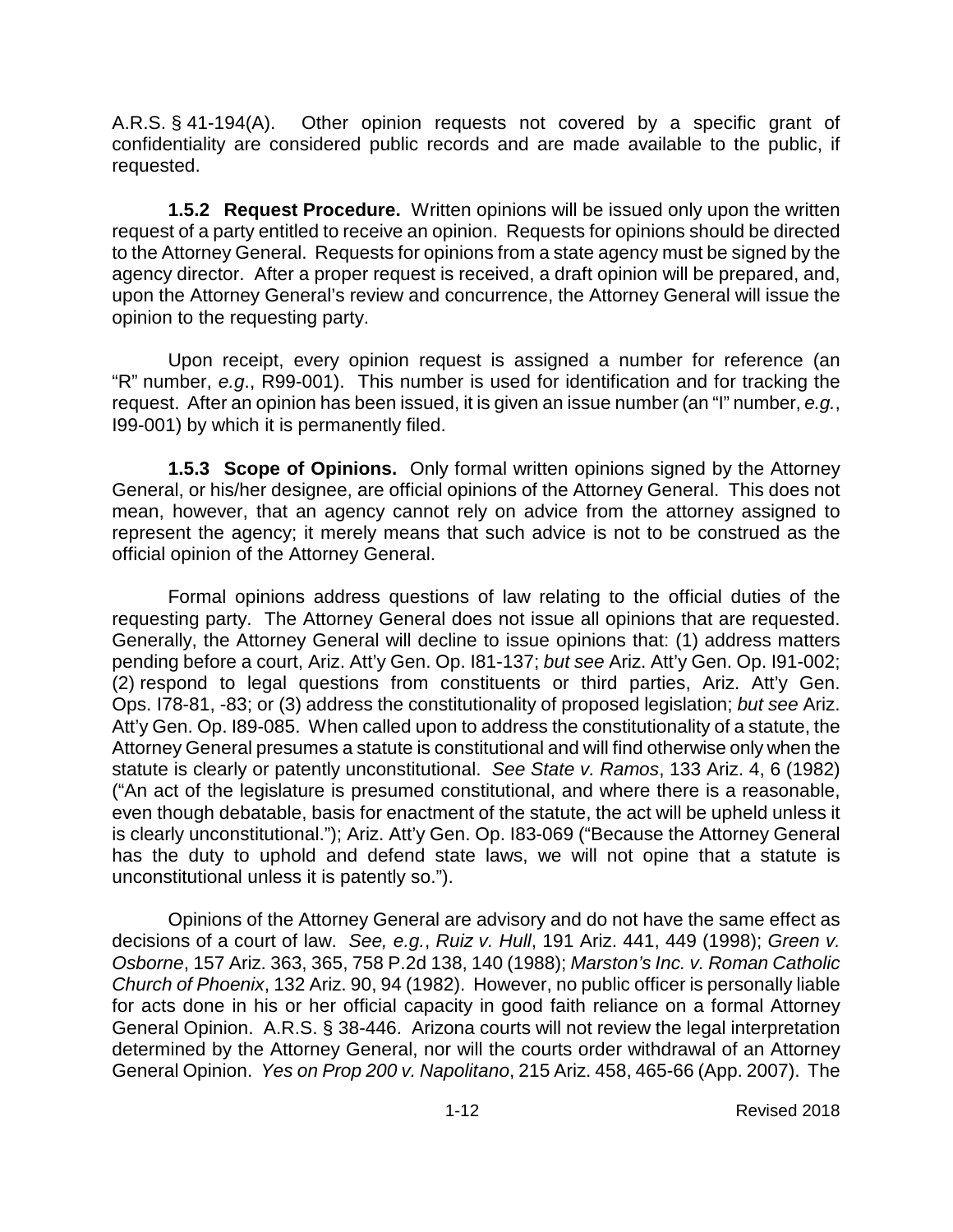Attorney General is not obligated "to render any particular advice to any government official absent a request by that official." *Id.* at 467, ¶ 23.

**1.5.4 Education Opinions.** The Attorney General, within sixty days of receipt, must concur in, revise, or decline to review opinions of county attorneys, or attorneys appointed with the consent of the county attorney, "relating to school matters" or issued to a community college district. A.R.S. §§ 15-253(B), -1448(H). The Attorney General has the authority only to review education opinions and does not accept opinion requests directly from school district governing boards. Ariz. Att'y Gen. Op. I80-059. Governing board members are not personally liable for acts done in reliance on a written opinion that the Attorney General concurs with, declines to review, or revises. A.R.S. § 15-381(B).

**1.5.5 Opinion Summaries.** Summaries of Attorney General opinions are published by the Secretary of State in the Administrative Register. A.R.S. § 41-1013(B)(4).

**1.6 Role of the Attorney General in the Adoption of Administrative Rules.**  The Attorney General does not prepare rules for state agencies; that responsibility resides within each agency. *See Yes on Prop 200*, 215 Ariz. at 467. The Attorney General, however, may occasionally suggest the adoption of rules by an agency because of pending litigation, legislation affecting all state agencies or issues of statewide application.

The Attorney General will also advise the agency on the proper procedures to follow in promulgating rules and informally review draft rules to identify obvious legal defects or problems.

The Attorney General is required to formally review and approve rules in two situations: (1) when an agency wishes to adopt emergency rules under A.R.S. § 41-1026; and (2) when a rule is expressly exempted from the normal rule-making process by A.R.S. § 41-1057. *See* A.R.S. § 41-1044. Chapter 11 provides a detailed explanation of the procedure for adopting, amending, or repealing rules.

#### **1.7 Role of the Attorney General in Approving Contracts, Leases, and Intergovernmental Agreements.**

**1.7.1 Contracts and Leases.** Arizona Revised Statutes § 41-192(A)(1) establishes that the Attorney General shall "[b]e the legal advisor of the departments of this state and render such legal services as the departments require." Therefore, the Attorney General may review contracts and leases at the request of any state agency.

Many state agencies use standard form contracts. The Attorney General will review these forms to ensure that they comply with changing legal requirements. Sometimes, it is necessary to draft an original agreement in order to address a new situation.

Arizona law may require that certain provisions appear in state contracts and leases. Section 35-214 requires language regarding retention and inspection of records relating to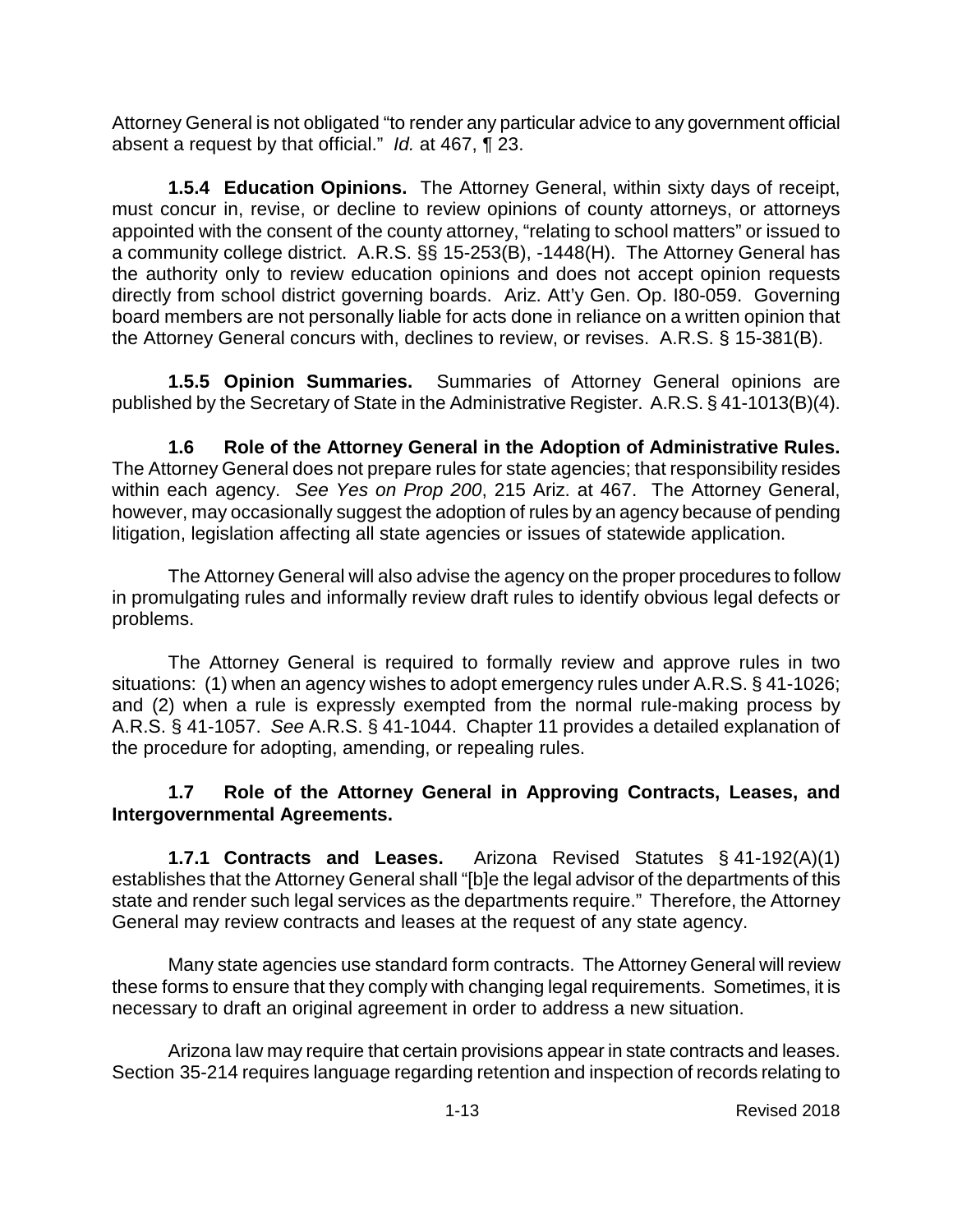the contract. State contracts are required to provide notice of A.R.S. § 38-511, which authorizes the State to cancel any contract if any person significantly involved in initiating, negotiating, securing, drafting, or creating the contract, on behalf of the State or any of its departments or agencies, becomes an employee or agent for any other party to the contract during the period of time the contract or any extension of the contract is in effect. Similarly, if a person becomes a consultant to another party "with respect to the subject matter of the contract" it may be cancelled. *Id.*; *see also* Ariz. Att'y Gen. Op. I08-10. Nondiscrimination language is mandatory in state contracts. *See* Exec. Order 2009-09, <http://azmemory.azlibrary.gov/cdm/ref/collection/execorders/id/680> at 1-2. It is also important that all contracts and leases contain a clause stating that every payment obligation of the State under the contract is conditioned upon the availability of funds appropriated or allocated for the payment of such obligation. State contracts should also include a provision that the contract or lease is governed by the laws of the State of Arizona, including the Arizona Procurement Code, A.R.S. §§ 41-2501 to 41-2673, and the administrative rules promulgated thereunder, Ariz. Admin. Code R2-7-101 to R2-7-1009. Contracts should contain warranties that the contractor is in compliance with all federal employment immigration laws and regulations, as well as A.R.S. § 23-214(A), which mandates participation in the federal e-verify program.

Contracts and leases should also be reviewed to determine if provisions regarding third-party antitrust violations and arbitration provisions are necessary. A.R.S. §§ 12-1518, 41-4401. Other provisions may be required by law from time to time.

The Assistant Attorney General assigned to represent an agency or the chief counsel of the Agency Counsel Section should be consulted regarding review or drafting of major contracts and leases. Agencies are strongly encouraged to seek the assistance of the Attorney General in the early phases of significant contract procurements to avoid potential problems.

Unless a contract or lease is exempt from review under A.R.S. § 41-790.01, the Department of Administration must review all architectural, engineering, and construction contracts before they are submitted to the Attorney General. A.R.S. § 41-791.01(A)(1). Consequently, the Attorney General will decline to review any contracts or leases that have not been reviewed by the Department of Administration unless they are exempt from such review. All lease purchase agreements relating to land acquisition, capital projects, energy systems, or energy management systems shall be submitted to the Attorney General for review. A.R.S. § 41-791.02 (D). Upon review, the Assistant Attorney General shall attach a certification to the agreement. *Id.*

Other statutes similarly require that certain agreements be reviewed by the Attorney General. *See, e.g.*, A.R.S. §§ 15-2004(H)(4) (school facilities board lease purchase agreements); 41-1609(C) (contracts between Department of Corrections and private or public institutions for facilities or operations of facilities for the confinement of persons committed to the Department); 41-1958(B) (Department of Economic Security leases, lease-purchases and purchases of office space), 41-2813(C) (juvenile corrections contracts with other institutions for certain services).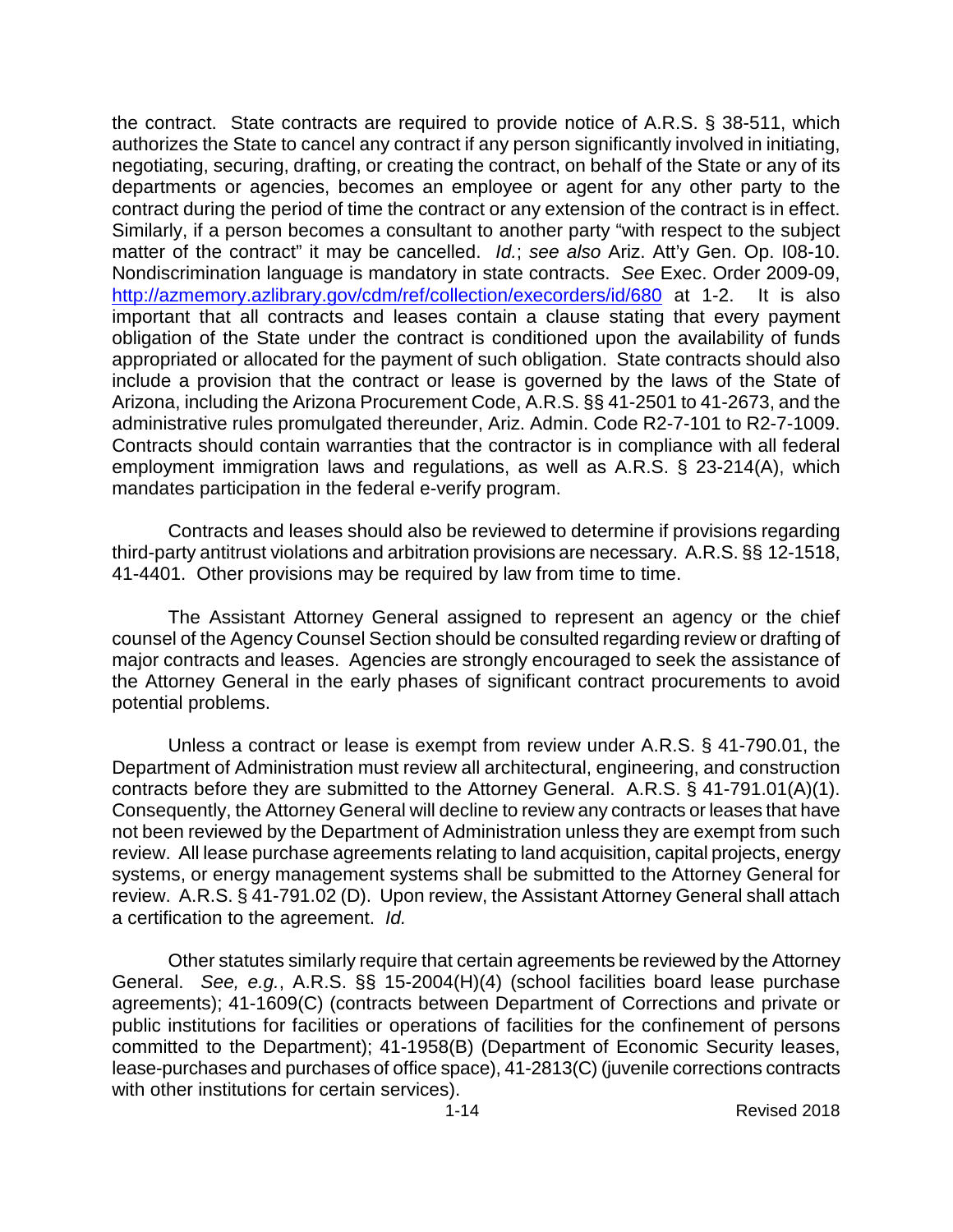**1.7.2 Intergovernmental Agreements.** Intergovernmental agreements are defined as contracts between two or more public agencies or public procurement units for services or for the joint exercise of any powers common to the agencies. A.R.S. § 11-952(A). The agencies may enter into agreements with one another for joint or cooperative action or may form a separate legal entity such as a nonprofit corporation. *Id.* Public agencies are defined to include "the federal government or any federal department or agency, Indian tribe, this state, any other state, all departments, agencies, boards, and commissions of this state or any other state, counties, school districts, fire districts, cities, towns, all municipal corporations, and any other political subdivisions of this state or any other state." A.R.S. § 11-951. Public procurement units are defined as "a local public procurement unit, the department [of Administration], any other state or an agency of the United States." A.R.S. § 41-2631(5). Local procurement units are political subdivisions, their agencies, boards and departments or other instrumentalities, and "nonprofit corporation[s] created solely for the purpose of administering a cooperative purchase under" the state procurement code. A.R.S. § 41-2631(3).

Intergovernmental agreements are controlled by A.R.S. §§ 11-951 to -954. It is important to note that, except for the right of joint exercise of powers granted in these statutes, no additional authority or power is conferred upon any public agency by way of the statutes controlling intergovernmental agreements. A.R.S. § 11-954. In other words, the statutes merely detail the method of entering into intergovernmental agreements and do not give any agency independent authority to act. Moreover, no intergovernmental agreement will relieve any public agency of any obligation or responsibility imposed upon it by law. A.R.S. § 11-952(C). In *Myers v. City of Tempe*, the Arizona Supreme Court assumed, without deciding, that one city's fire department acting pursuant to an intergovernmental agreement could be considered an independent contractor of another city, but concluded that absent a duty imposed by the common law or a "statute, regulation, contract, franchise, or charter," the contracting city could delegate its duty to the other city's fire department. 212 Ariz. 128, 132-33 (2006).

Because intergovernmental agreements typically involve the joint exercise of powers common to the contracting public agencies, A.R.S. § 11-952(A), when two public agencies enter into an agreement for joint action, each agency must actually have the power to perform the action contemplated in the contract. *See* Ariz. Att'y Gen. Ops. I86-084, I83-057. Therefore, where there is no joint exercise of powers common to the public agencies involved, the statutory requirements of intergovernmental agreements do not apply. This will generally include the furnishing of services by one agency to another.

Prior to its execution, every intergovernmental agreement involving any state public agency, board, commission, or public procurement unit is required to be submitted to the attorney of each agency or unit for review. A.R.S. § 11-952(D). When such an agreement is submitted, the Attorney General will determine "whether the agreement is in proper form and is within the powers and authority granted under the laws of this state to such public agency or public procurement unit." *Id*. Thus, the agency should submit the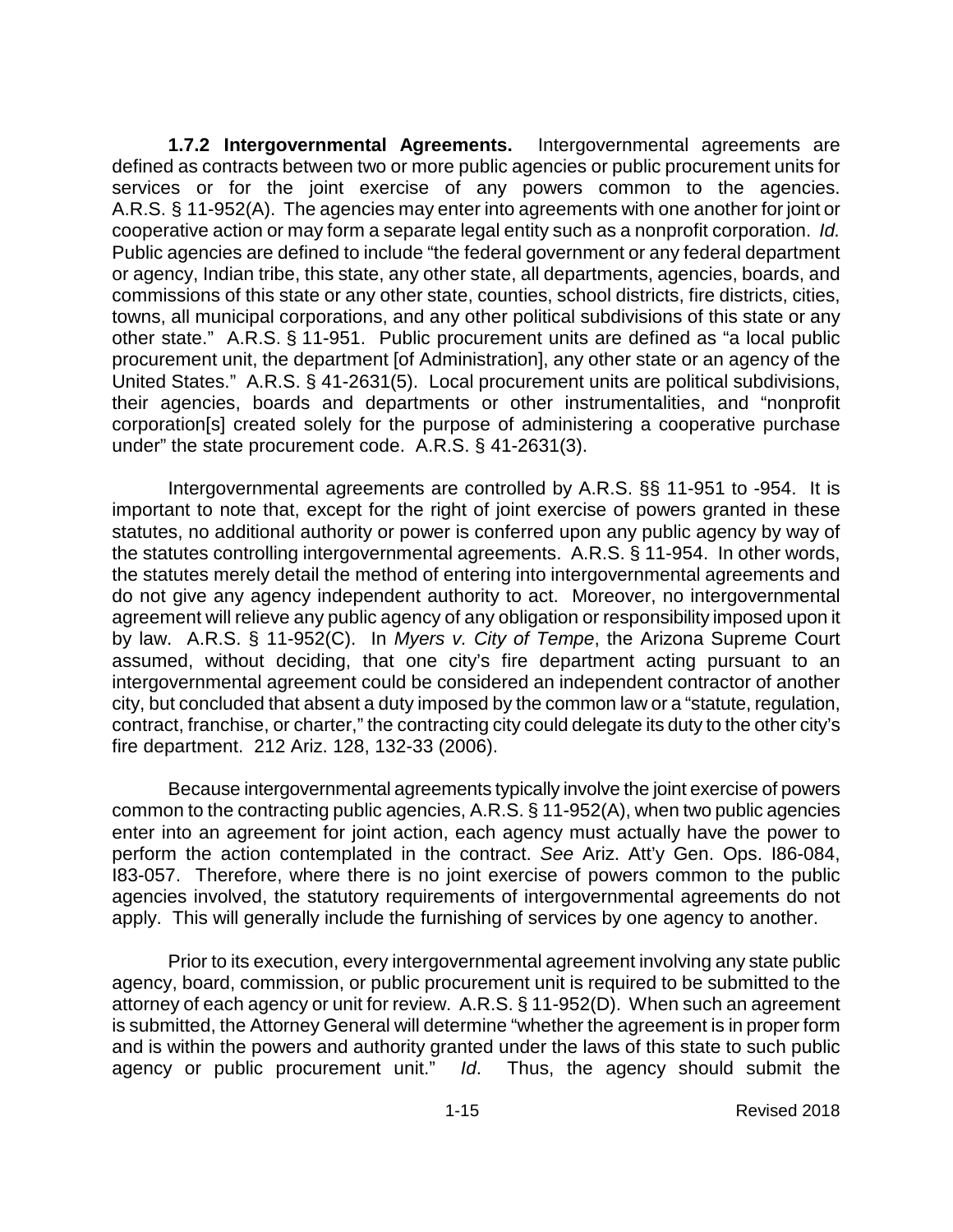intergovernmental agreement to the Attorney General for review *before* it is signed. The agency should also submit to the Attorney General copies of the agency's action, by resolution or otherwise, that authorizes the future execution (signing) of the agreement. The Attorney General should receive an adequate amount of time to examine the intergovernmental agreement and agency action in order to have an opportunity to review and propose necessary changes to the agreement.

The following is a checklist of the items the Attorney General requires for approval of intergovernmental agreements. Each agreement must:

- A. Identify each public agency that is a contracting party by correct statutory title and indicate whether it is a state, town, or other public or municipal agency or instrumentality.
- B. State in the recitals, or elsewhere in the agreement, the exact statutory references under which each contracting party is authorized to exercise the powers described in or required by the contract.
- C. State the duration of the contract, preferably by specifying the beginning date and the ending date of the obligations.
- D. State the purpose or purposes to be accomplished.
- E. State the manner of financing the undertaking and, where applicable, the manner of establishing and maintaining a budget.
- F. State the method or means of partial or complete termination.
- G. Where property is to be acquired solely to accomplish the purpose or purposes of the agreement, provide a means for disposing of such property upon termination or completion of the agreement.
- H. If a separate legal entity is formed, the agreement must include the precise organization, composition, title, and nature of the entity.

*See* A.R.S. § 11-952(B)(1)-(6).

The governing board of the contracting agency must authorize the future execution (signing) of the agreement *before* it is submitted to the Attorney General. An agency head or board may not delegate the authority to sign an intergovernmental agreement unless the agency or board is specifically authorized by statute to delegate its contract-related duties. Ariz. Att'y Gen. Op. I80-092. Once the agreement is submitted to the Attorney General, the Attorney General will review it to ensure that "the agreement is "in proper form and is within the powers and authority granted under the laws of this state to such public agency or public procurement unit." A.R.S. § 11-952(D).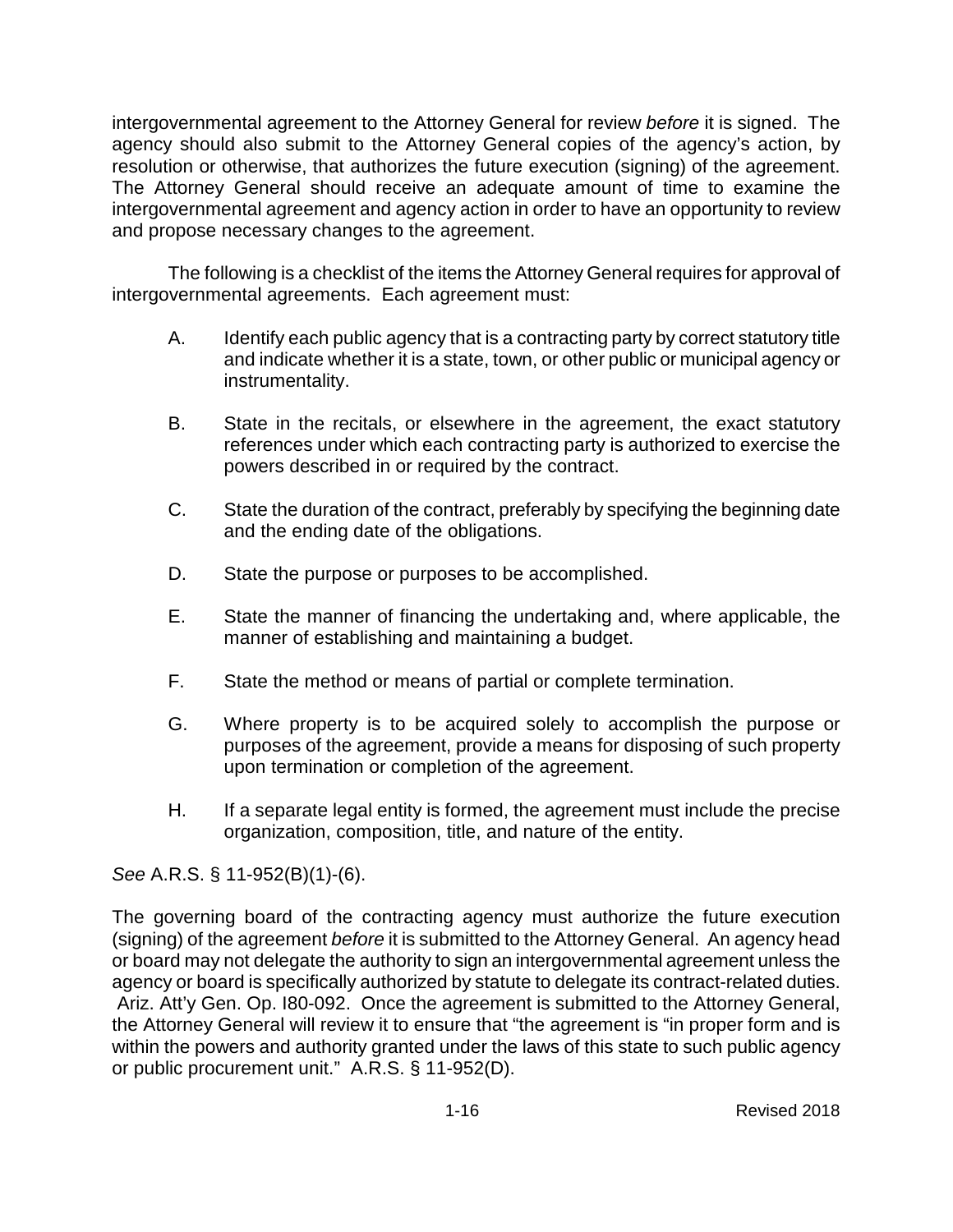If the Attorney General determines that the agreement is "in proper form and is within the powers and authority granted" by law, A.R.S. § 11-952(D), this determination will be noted on the agreement. The Attorney General will then return the documents to the party who sent them. If the Attorney General determines that the agreement is not in the proper form or is not within the authority granted by law, all documents will be returned to the party who sent them with a letter noting the deficiencies. After the Attorney General has made a favorable determination, the parties may then execute (sign) the agreement.

**1.8 Investigative Services Within the Department of Law.** Requests for investigative assistance from the Attorney General's Office concerning alleged criminal misconduct should be directed, in writing, to the chief agent of the Special Investigations Section or to the requesting agency's assigned Assistant Attorney General. These requests should specify the nature and scope of the investigation needed. The chief special agent will evaluate the request to determine whether the Attorney General's Office is capable of conducting the investigation and whether it would be appropriate for the Office to do so. The person requesting the investigation will be notified of this decision.

## **1.9 Attorney General's Guidelines for Representing State Agencies.**

**1.9.1 Scope of the Attorney General's Duty to Represent State Agencies.** Article V, section 1, of the Arizona Constitution establishes the Office of the Attorney General, and Article V, section 9, provides that the duties of the Attorney General shall be as prescribed by law. Thus, the constitution itself does not undertake to describe the duties of the Office of the Attorney General, but instead assigns that task to the Legislature. *See Block*, 189 Ariz. at 272.

In carrying out that constitutional mandate, the Legislature has broadly prescribed the duties of the Attorney General as the "chief legal officer of the state." A.R.S. § 41-192(A). The Attorney General's duties are found primarily in A.R.S. §§ 41-192 to -193. These statutes provide that the Attorney General shall, for example, serve as legal advisor to all state departments, A.R.S. § 41-192(A)(1), organize and administer the civil rights division, A.R.S. § 41-192(A)(7), and prosecute and defend in the supreme court all proceedings to which the State or an officer thereof is a party. A.R.S. § 41-193(A)(1). The Legislature has also specifically authorized the Attorney General to represent the State, its agencies, and its employees. *See, e.g.*, A.R.S. § 41-621(M)(requiring Attorney General to represent and defend the State, its agencies and employees for suits covered by the State's self-insurance program); *see also Block*, 189 Ariz. at 273-75 (Attorney General authorized by A.R.S. § 35-212 to challenge any action involving the illegal expenditure of funds in state government and by A.R.S. § 12-2041 to challenge the legality of any individual's exercise of authority as a public officer).

Additionally, if for any reason the Attorney General is unable to provide legal representation or services on behalf of a state agency in relation to any matter, the Attorney General shall give written notice to the agency affected. Receipt of such notice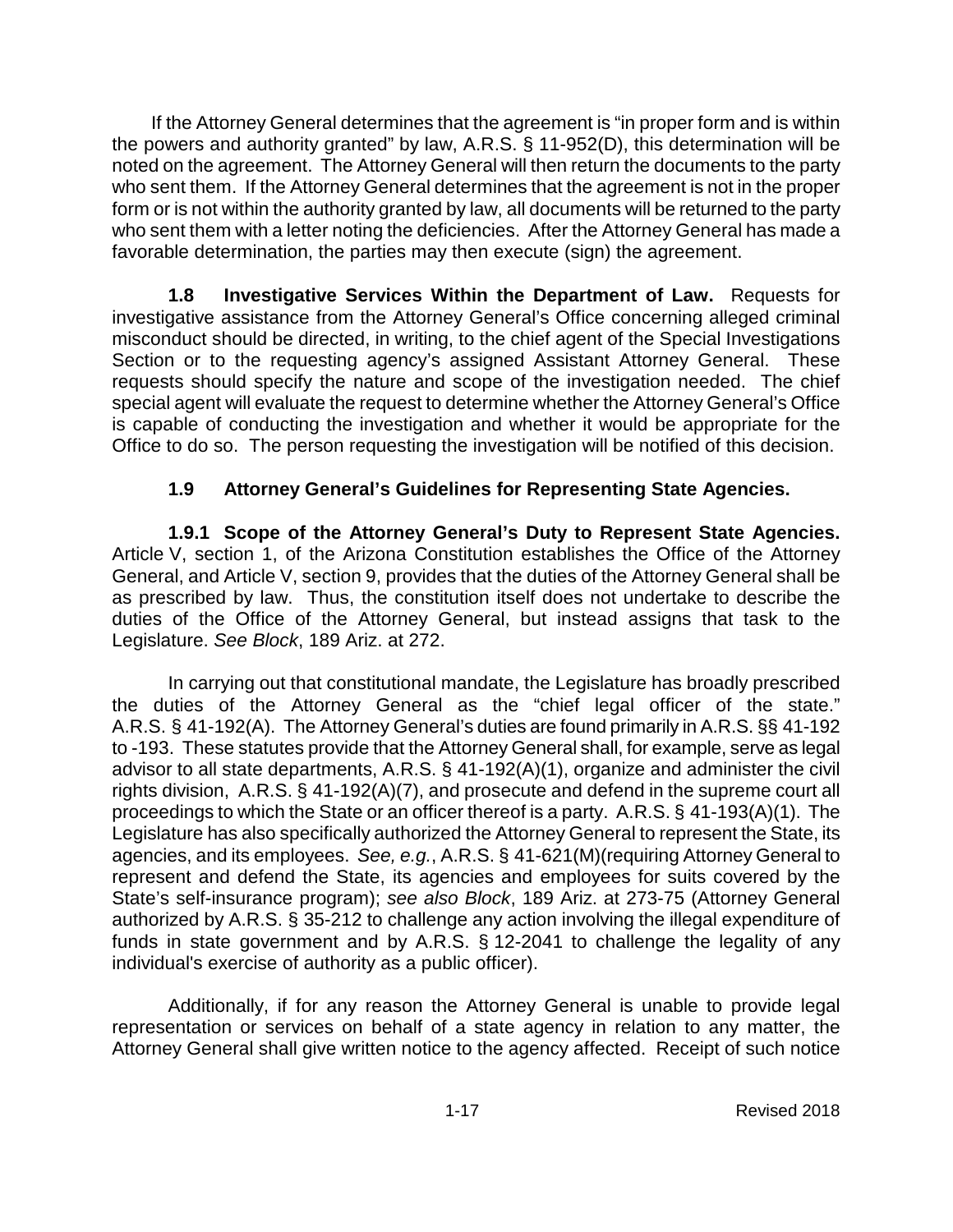authorizes the agency, through the Attorney General, to hire attorneys to provide the necessary legal services. A.R.S. § 41-192(E).

Even with these exceptions, the Attorney General has a statutory mandate to perform the vast majority of the legal affairs required by State government. The Attorney General's broad responsibility to represent State government includes providing legal advice to the agencies, departments, officers, and employees acting in their official capacity when performing their duties of defining, conducting, and carrying out the public's business in a manner consistent with the constitution and laws of the State. In this regard, the Attorney General is entrusted with protecting the public's interest while coordinating the legal affairs of a multitude of state agencies and agents.

Because the Attorney General is the chief legal officer of state government and the legal advisor to most state agencies and employees, it is inevitable that, from time to time, the Attorney General is called upon to advise two state agencies that disagree on what the law is or how to proceed. The Attorney General also may be asked to represent one or more agencies appearing before another agency acting as the decision maker, while at the same time being asked to represent or advise the decision maker. In situations like this, the Attorney General may be called upon to participate as an advocate in a proceeding and to act as an advisor to a hearing officer or decision-making officer or agency concerning evidentiary and procedural matters that may arise during the course of that proceeding. The Attorney General may also be required to initiate civil or criminal enforcement actions against public officers for whom the Attorney General may also serve generally as legal counsel. Finally, the Attorney General may serve on a board or commission before which the Attorney General's Office is required to appear as an advocate.

The Arizona Rules of Professional Conduct (Ethical Rules) recognize the unique and varying roles of government lawyers and provide some general guidance to government attorneys who must serve diverse interests. For example, the Preamble to the Ethical Rules provides, in pertinent part:

> Under various legal provisions, including constitutional, statutory and common law, the responsibilities of government lawyers may include authority concerning legal matters that ordinarily reposes in the client in private client-lawyer relationships. For example, a lawyer for a government agency may have authority on behalf of the government to decide upon settlement or whether to appeal from an adverse judgment. Such authority in various respects is generally vested in the attorney general and the state's attorney in state government, and their federal counterparts, and the same may be true of other government law officers. *Also, lawyers under the supervision of these officers may be authorized to represent several government agencies in intragovernmental legal controversies in circumstances where a private lawyer*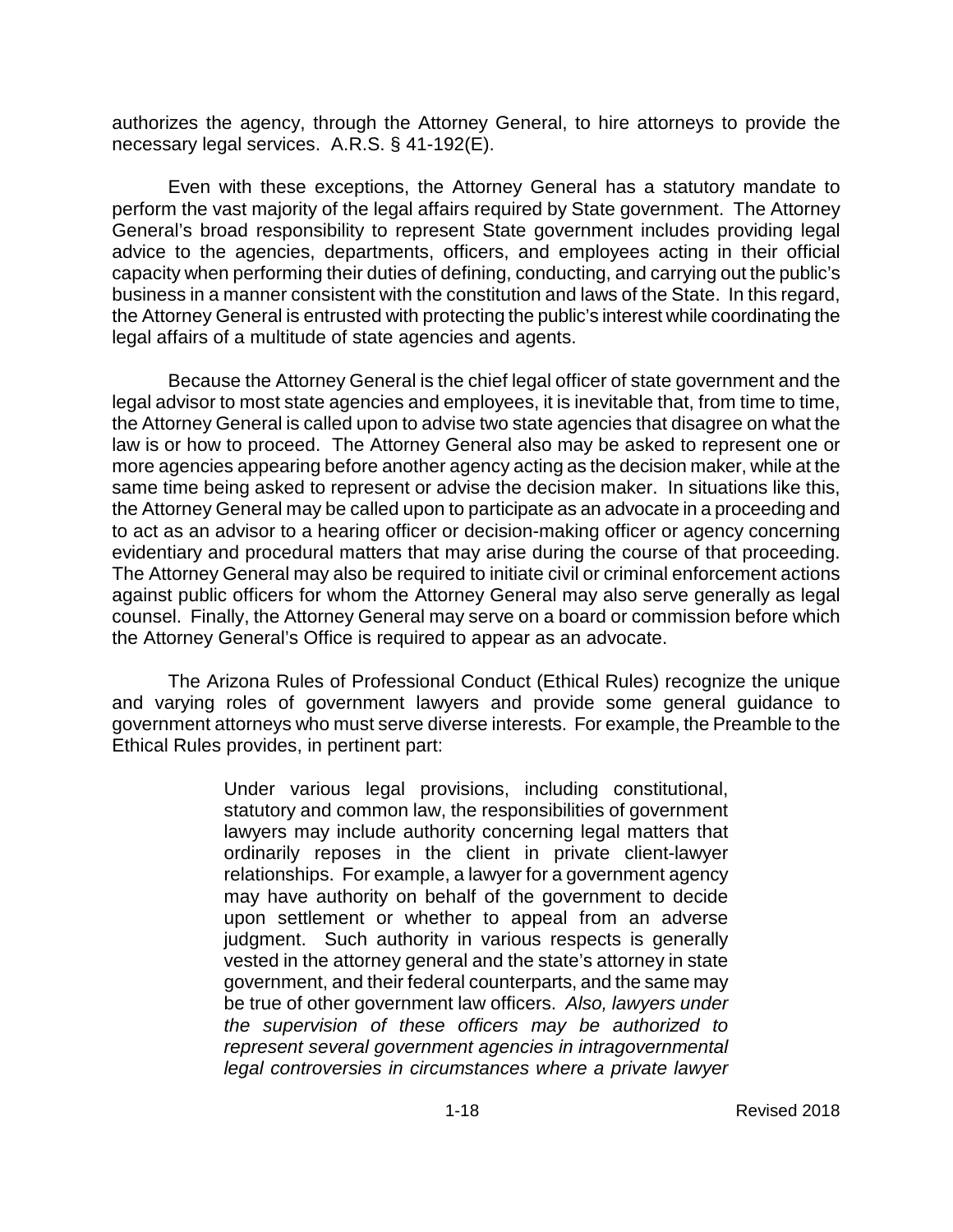*could not represent multiple private clients.* They also may have authority to represent the "public interest" in circumstances where a private lawyer would not be authorized to do so. These Rules do not abrogate any such authority.

Ariz. Sup. Ct. R. 42, Preamble, ¶ 18 (emphasis added).

The Ethical Rules also recognize that the government lawyer may represent a particular constituent agency or department, or the government as a whole. This principle is articulated in ER 1.13, comment 9, which discusses government lawyers' ethical obligations when an organizational entity is the client:

> The duty defined in this Rule applies to governmental organizations. Defining precisely the identity of the client and prescribing the resulting obligations of lawyers may be more difficult in the government context . . . *Although in some circumstances the client may be a specific agency, it may also be a branch of government, such as the executive branch, or the government as a whole.* For example, if the action or failure to act involves the head of a bureau, either the department of which the bureau is a part or the relevant branch of government may be the client for purposes of this Rule. *Moreover, in a matter involving the conduct of government officials, a government lawyer may have authority to question such conduct more extensively than that of a lawyer for a private organization in similar circumstances.* Thus, *when the client is a governmental organization, a different balance may be appropriate between maintaining confidentiality and assuring that the wrongful act is prevented or rectified*, for public business is involved. In addition, duties of lawyers employed by the government or lawyers in military service may be defined by statutes or regulation. *This Rule does not limit that authority* . . . Government lawyers also may have authority to represent the "public interest" in circumstances where a private lawyer would not be authorized to do so.

Ariz. Sup. Ct. R. 42, ER 1.13, cmt. 9 (emphasis added).

The above factors define the obligations of the Office of the Attorney General. Representation guidelines based upon these combined resources are presented below.

**1.9.2 Attorney General's Representational Role for the State, Its Agencies, and Its Employees.**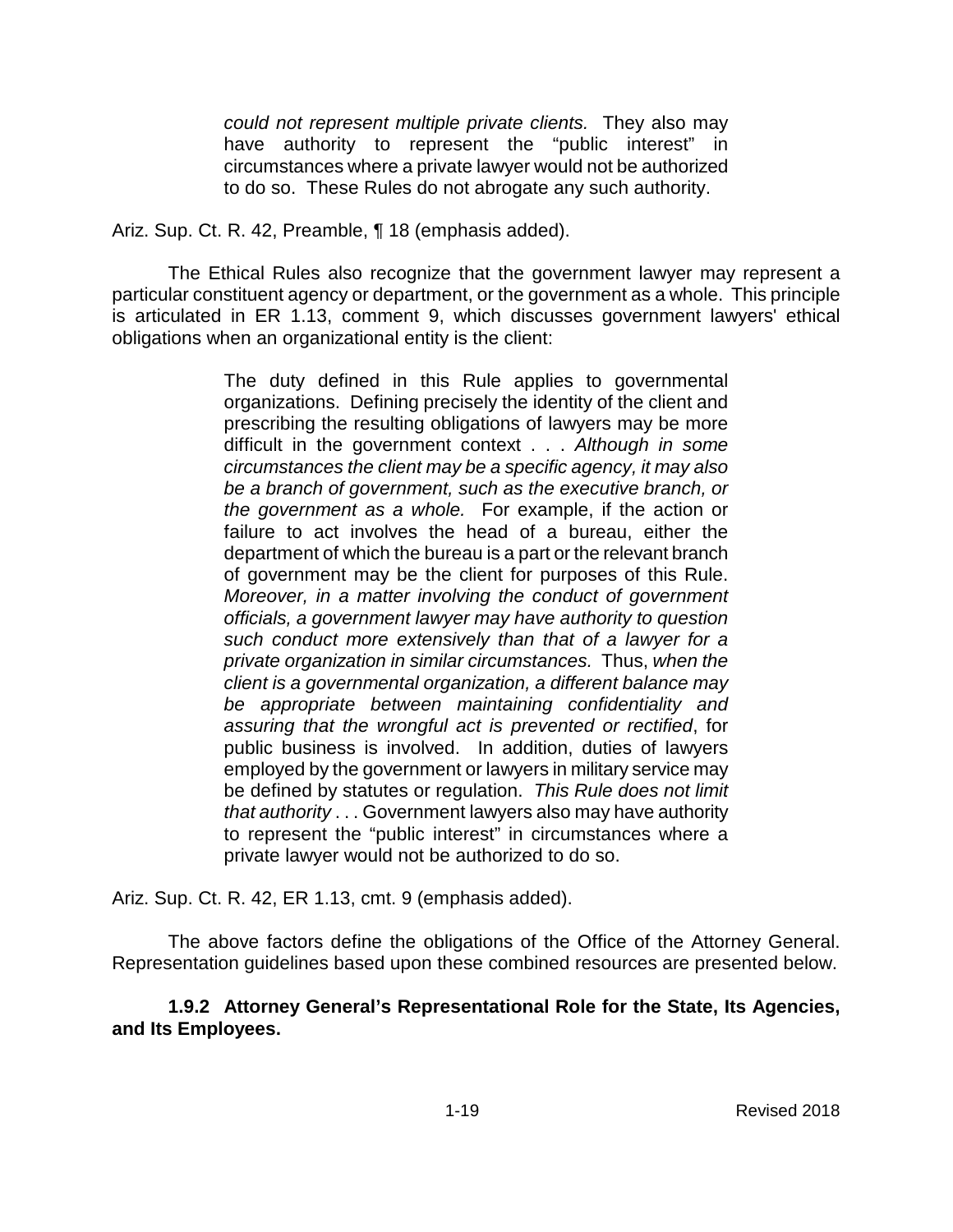**1.9.2.1 Attorney General's Attorney-Client Relationship to the State, Its Agencies, and Its Employees.** As the attorney for the State, the Attorney General serves the people of Arizona and has the sworn obligation to uphold the state's constitution and laws. A.R.S. §§ 38-231 to -234. Although the State is a distinct legal entity, it cannot act except through its officers, employees, and other constituents. *See* Ariz. Sup. Ct. R. 42, ER 1.13 & cmt. 1.

Those state officials and employees or other constituents are not, however, the individual clients of the Attorney General. *Id.* & cmt. 2. An employee's position within the agency does not create an attorney-client relationship between the employee and the Attorney General. If a representative of the Attorney General's Office provides an employee with legal advice concerning the employee's official duties, the communication is protected by attorney-client confidentiality, but no individual attorney-client relationship arises between the individual employee and the attorney. *Id.*

From time to time, however, the Attorney General may represent individual officers, employees, or other constituents in specific matters, so long as consent to such representation is given by an appropriate official of the organization and if the individual's interests are not adverse to those of the organization with regard to the matter in controversy. *Id.* at ER 1.13(g). This is consistent with A.R.S. § 41-192.02, which gives the Attorney General discretion to represent an officer or employee of the State against whom a civil action is brought in his individual capacity for conduct performed within the scope of the officer's or employee's official duties or employment. When the clients (that is, the State and the public official, or employee) consent to dual representation, the Attorney General will undertake the representation as long as a good faith judgment can be made as early as practicable that no conflict exists between the State and the public official or employee. *See* Ariz. Sup. Ct. R. 42, ER 1.7. Public officials will be notified of the Attorney General's decision regarding representation and informed that such dual representation will result in the disclosure to the State of information communicated by the public official to the Attorney General.

If before undertaking dual representation a good faith judgment cannot be made that an actual or apparent conflict does not exist, the State will, when appropriate, provide independent legal counsel to the individual public official or employee. A.R.S. § 41-192.02.

**1.9.2.2 Attorney-Client Privilege and Waiver of the Privilege.** The principle of lawyer-client confidentiality is given effect by related bodies of law including the attorney-client privilege and the rule of confidentiality established in professional ethics. Ariz. Sup. Ct. R. 42, ER 1.6, cmt. 3. The attorney-client privilege is a common law privilege, and in Arizona is codified in both the civil and criminal contexts. A.R.S. § 12-2234 (civil) and § 13-4062(2) (criminal); *Samaritan Found. v. Goodfarb*, 176 Ariz. 497 (1993), superseded by statute on other grounds, 1994 Ariz. Sess. Laws, ch. 334, § 1 (2d Reg. Sess.). Information relating to the representation of a client, including communications between a lawyer and a client, is confidential pursuant to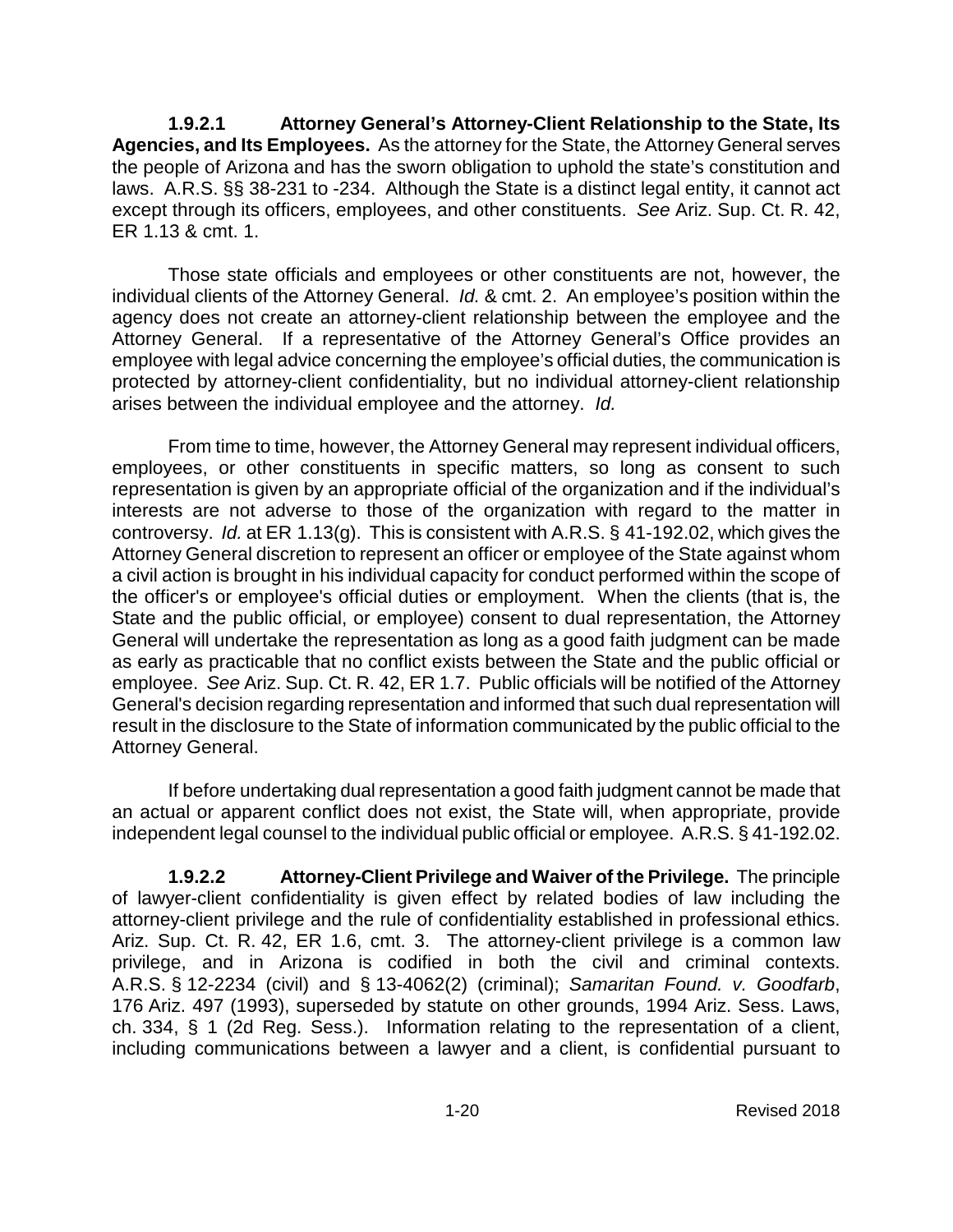ER 1.6. Agencies, officers, and employees acting lawfully can expect that the Attorney General will maintain confidential communications. Ariz. Sup. Ct. R. 42, ER 1.6 & cmt. 6.

Even where no attorney-client relationship is formed between an Assistant Attorney General and a state official, employee, or other organizational constituent, communications with state officials and employees are covered by the confidentiality provisions of ER 1.6 and also are protected by the attorney-client privilege. *See* ER 1.13, cmt. 2. Communications between an attorney for a governmental entity and any employee, agent, or member of the entity regarding acts or omissions of or information obtained from the employee, agent, or member is privileged if the communication is either: (1) for the purpose of providing legal advice to the entity or employer or to the employee, agent or member; or (2) is for the purpose of obtaining information in order to provide legal advice to the entity or employer or to the employee, agent or member. A.R.S. § 12-2234(B). The privilege belongs to the State, and not the individual. *See Samaritan Foundation, 176 Ariz. at 504.* ("In the corporate context, the privilege belongs to the corporation and not the person making the communication.").

Generally, the State may assert a privilege over communications between representatives of the Attorney General's Office and the State's officials or employees. Because the official or employee who obtains legal advice from the State's lawyers on behalf of the State or agency of the State is not the "client," the privilege belongs to the State, and no individual attorney-client privilege may be asserted by the employee. Other situations, however, may arise. The Arizona Court of Appeals has held that where a city ordinance provided that the city attorney also represents individual city officers in "matters relating to their official . . . duties," city council members could assert the privilege. *See State ex rel Thomas v. Schneider*, 212 Ariz. 292, 296, ¶ 17 (App. 2006). Section 13-4062(2) does not "exclude communications made to government attorneys that would otherwise fall within the privilege." *Id*. at 297, ¶ 22.

Neither confidentiality nor conflict of interest per se will prevent the disclosure of communications with the Attorney General when disclosure is necessary on behalf of the State as, for example, where the Attorney General is investigating possible violations of law. Also, prior communications between a state officer or employee and a lawyer from the Attorney General's Office do not prevent that lawyer or any other lawyer from the Attorney General's Office from subsequently cross-examining that officer or employee.

The issues of (1) preserving communications between a public official or employee and the Attorney General as confidential and (2) asserting or waiving the attorney-client privilege are to be determined on the basis of the best interests of the State as the represented client. Legal communications between the Attorney General and its agencies and employees regarding official business of the State should not be disclosed to private parties without prior consultation with the Attorney General. Failure by an agency and employee to first seek approval of the Attorney General before disclosing confidential legal communications to third parties can jeopardize the interests of the State. Furthermore,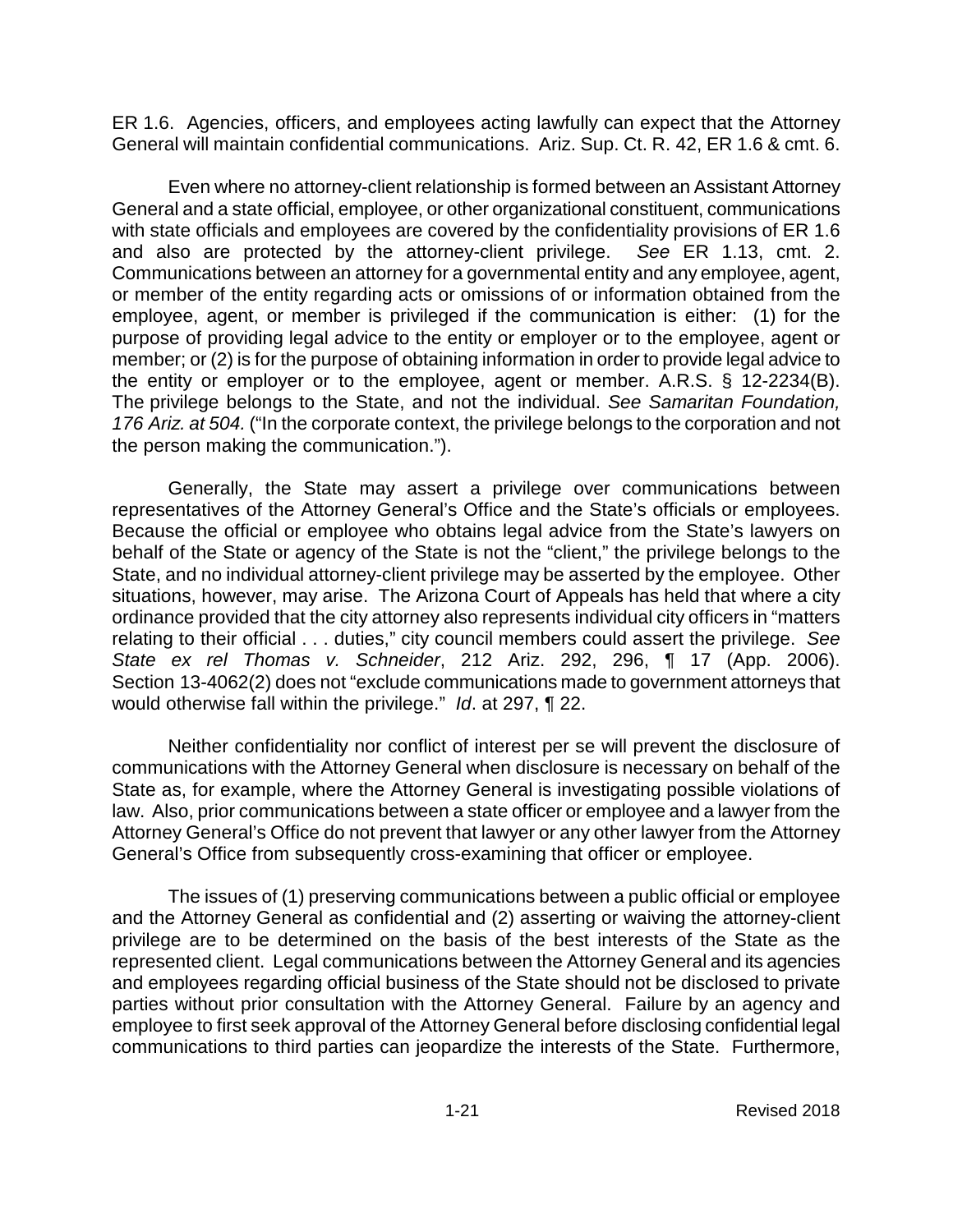disclosure of confidential government information also may violate A.R.S. § 38-504(B), and could subject the employee to penalties. *See* A.R.S. § 38-510.

In all criminal and enforcement matters undertaken by the Attorney General, the decision to assert or waive the State's privilege will be made by the Attorney General. The decision in unrelated civil matters whether to assert or waive the privilege should be made jointly by the Attorney General and the authorized representative of the public agency, if any, that is directly involved in a particular matter. If no agreement can be reached or a dispute arises between the Attorney General and the public agency as to the best interests of the State as a whole, the Attorney General may present the matter to the Governor for review and resolution.

**1.9.2.3 Agency Requests for Actions or Defenses That Are Not Legally Supportable or That Are Interposed for Delay.** If an agency, officer, or employee proposes to pursue an action or maintain a defense that the Attorney General determines is not legally supportable or has no substantial purpose other than delay, the Attorney General's Office will so advise the agency and will not pursue the action or defense on the agency's behalf. Ariz. Sup. Ct. R. 42, ER 3.1; *see also* Ariz. Sup. Ct. R. 41(d). The applicable Ethical Rules, which provide that no lawyer may assert or controvert an issue where the issue or its defense is frivolous or otherwise legally unsupportable, preclude the Attorney General from pursuing such claims or defenses. *Id*. If an agency, officer, or employee wishes to pursue an action or maintain a defense that the Attorney General determines is not legally supportable or has no substantial purpose other than delay, the agency will not be entitled to public representation on that matter.

**1.9.2.4 Adverse Interests Other Than Enforcement Actions.** When the Attorney General has interests adverse to those of another state agency, officer, or employee in a matter not involving illegal conduct or other enforcement activity, the Attorney General will not represent the agency or employee on the matter in controversy but may instead appoint outside counsel to provide representation in the specific matter. The Attorney General will continue, however, to represent the agency or employee in all other matters, as required by law.

The Attorney General is not authorized to represent or appoint outside counsel for state entities or employees to defend a purely criminal proceeding. *See generally* A.R.S. §§ 41-192, -192.02 and -193. If a civil action is brought against a state employee in the employee's individual capacity, the Attorney General has discretion to represent the employee, but only until such time as it is established as a matter of law that the alleged activity or events involved were not performed, or directed to be performed, in the course and scope of the employee's duty or employment. A.R.S. § 41-192.02(A). Thus, if the Attorney General is contemplating or has instituted civil or criminal proceedings against a state agency, public official, or employee, then the agency, public official or employee that would be the subject of those proceedings may not be entitled to public representation, unless such representation is otherwise expressly allowed by law.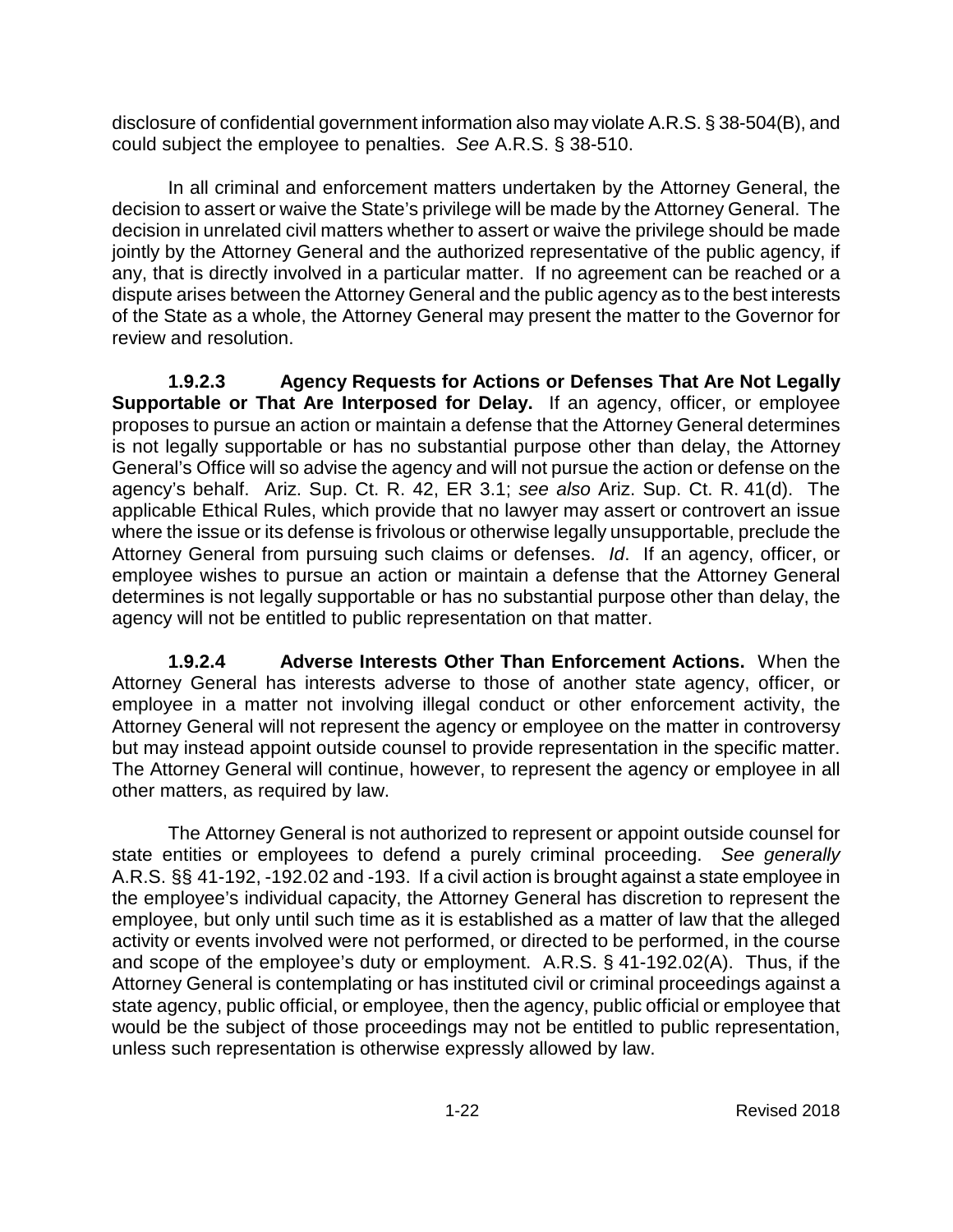**1.9.2.5 Illegal Activity or Other Action Requiring Enforcement Actions Against State Officials.** Representatives of the Attorney General's Office owe a fiduciary duty to the State of Arizona as the client and not to an individual official or employee. Ariz. Sup. Ct. R. 42, ER 1.13. There is, therefore, no inherent conflict of interest for the Attorney General to enforce civil or criminal laws against state officials. *See generally United States v. Troutman*, 814 F.2d 1428, 1438 (10th Cir. 1987) ("[A]n inherent conflict of interest does not arise merely because a state attorney general prosecutes a state officer whom he formerly represented."); *State v. Klattenhoff*, 801 P.2d 548, 551 (Haw. 1990) (holding that Attorney General "may represent a state employee in civil matters while investigating and prosecuting him in criminal matters, so long as the staff of the AG can be assigned in such a manner as to afford independent legal counsel and representation in the civil matter, and so long as such representation does not result in prejudice in the criminal matter to the person represented") *abrogated on other grounds by State v. Walton*, 324 P.3d 876 (Haw. 2014). Instead, the Attorney General has a duty on behalf of the State to investigate and take appropriate action if there is any claim of illegal acts by state officers or employees. *See*, *e.g.*, *Block*, 189 Ariz. at 273-75 (Attorney General authorized to take action on behalf of State pursuant to A.R.S. § 35-212 to challenge any action involving the illegal expenditure of funds in state government and by A.R.S. § 12-2041 to challenge the legality of any individual's exercise of authority as a public officer); *see also People ex rel. Salazar v. Davidson*, 79 P.3d 1221, 1230-31 (Colo. 2003) (explaining that the ethical rules do not bar Attorney General from filing suit against another executive branch officer because "the Attorney General must consider the broader institutional concerns of the state").

The Attorney General may investigate and prosecute any state official or employee who has committed or intends to commit an improper or illegal act. This issue may arise in several contexts. For example, the Attorney General is responsible for ensuring that the correct individual is holding public office. A.R.S. § 12-2041 (quo warranto). The Attorney General is also responsible for preventing the illegal payment of state money (A.R.S. § 35-212(A)), and enforcing the Open Meeting Law (A.R.S. § 38-431.07(A)).

If, in the process of giving legal advice or representing an employee in his or her official capacity, a representative of the Attorney General's Office discovers that the official or employee has committed or intends to commit an illegal act or fraud that is likely to result in substantial injury to the State, the lawyer must proceed as is reasonably necessary in the best interest of the State and, in most instances, disclose the matter to agency management. Ariz. Sup. Ct. R. 42, ER 1.13(b). These principles are embodied in Comment 2 to ER 1.13 which provides:

> When one of the constituents of an organizational client [such] as the state or an agency of the state] communicates with the organization's lawyer in that person's organizational capacity, the communication is protected by ER 1.6. Thus, by way of example, if an organizational client requests its lawyer to investigate allegations of wrongdoing, interviews made in the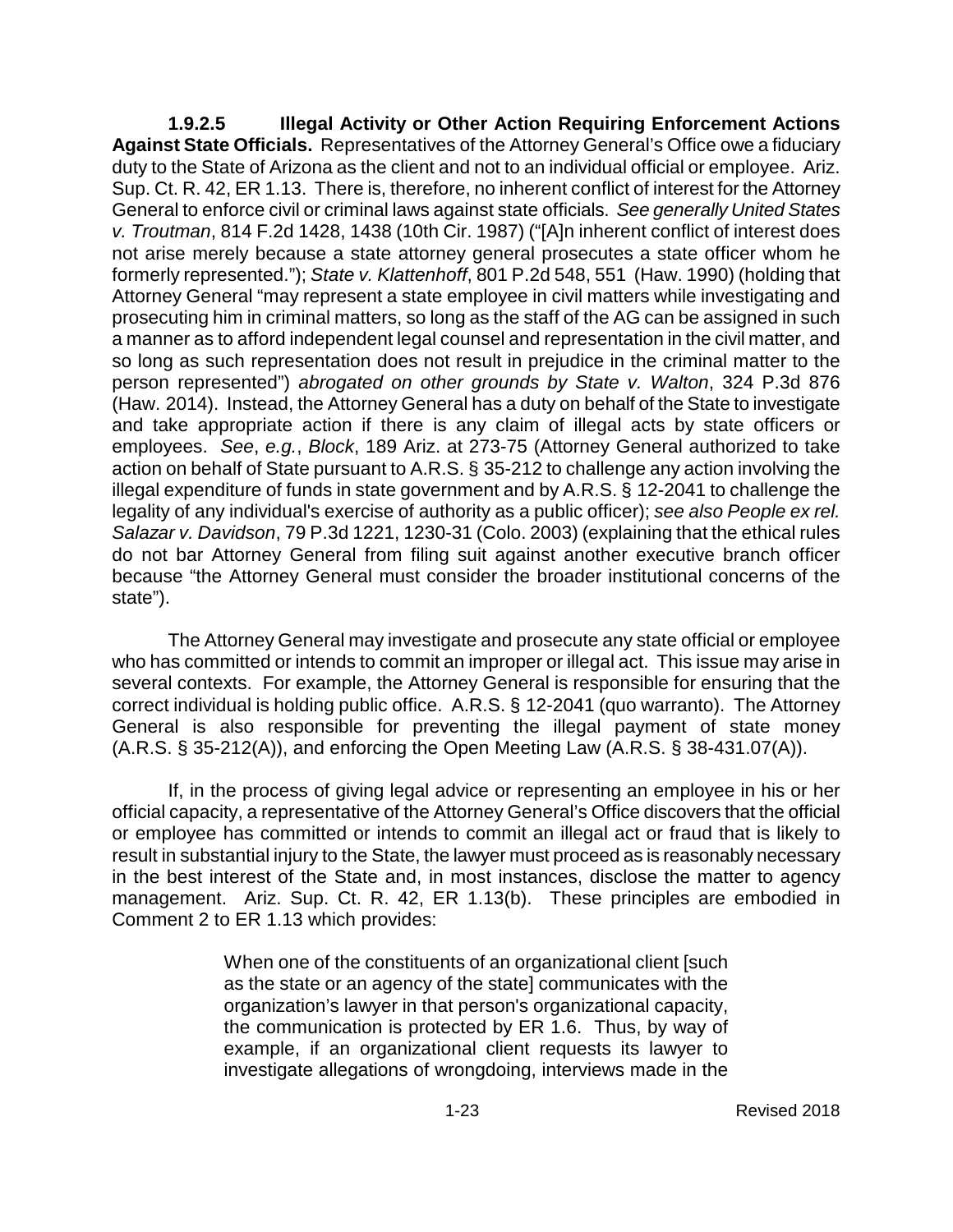course of that investigation between the lawyer and the client's employees or other constituents are covered by ER 1.6. *This does not mean, however, that constituents of an organizational client are the clients of the lawyer*. The lawyer may not disclose to such constituents information relating to the representation except for disclosures explicitly or impliedly authorized by the organizational client in order to carry out the representation or as otherwise permitted by ER 1.6.

Ariz. Sup. Ct. R. 42, ER 1.13, cmt. 2 (emphasis added).

The Attorney General is not authorized to represent or appoint outside counsel for state entities or employees to defend a purely criminal proceeding. *See generally* A.R.S. §§ 41-192, -192.02 and -193. If a civil action is brought against a state employee in the employee's individual capacity, the Attorney General has discretion to represent the employee, but only until such time as it is established as a matter of law that the alleged activity or events involved were not performed, or directed to be performed, in the course and scope of the employee's duty or employment. A.R.S. § 41-192.02(A). Thus, if the Attorney General is contemplating instituting or has instituted civil or criminal proceedings against a state agency, public official, or employee, then the agency, public official or employee that would be the subject of those proceeding may not be entitled to public representation, unless such representation is otherwise expressly allowed by law.

## **1.9.3 Multiple Representation of State Agencies.**

**1.9.3.1 Scope of Section.** To the extent resources are available, the Attorney General is obligated to represent most state agencies in all matters. A.R.S § 41-192(A)(1). The only exceptions are those agencies expressly exempt from such representation by statute. A.R.S. § 41-192(D). *See* Section 1.9.1 (listing exempt agencies). In representing state agencies, the Attorney General serves several roles, including providing advice in non-judicial proceedings and representation in quasi-judicial and judicial proceedings. The following sections provide guidelines for situations where the Attorney General is faced with conflicting interests among different agencies.

**1.9.3.2 Non-Judicial Proceedings.** When two or more state agencies have adverse interests and the dispute between the agencies is not part of a pending judicial or quasi-judicial proceeding, the Assistant Attorneys General representing or advising the agencies shall consult with the Attorney General, and the Attorney General shall decide on the advice to be given to all agencies concerned. Normally this will resolve the conflict. If, however, an agency disagrees with the decision, it may pursue the matter further only when it has the statutory authority to do so. If the agency needs outside legal counsel, it may obtain outside counsel only through the Attorney General. The principles set forth in Sections 1.9.5 through 1.9.5.4 govern the appointment of outside counsel.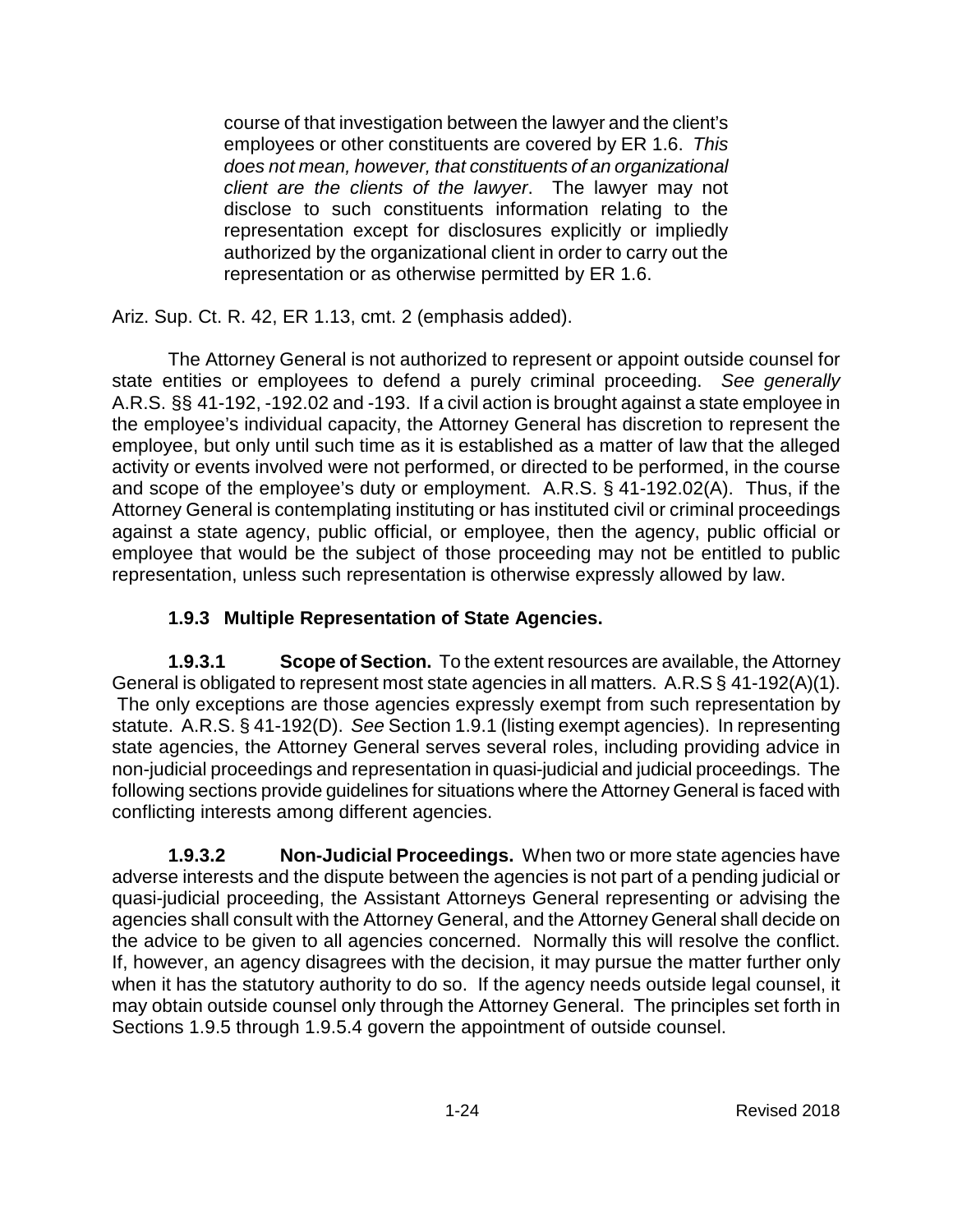**1.9.3.3 Quasi-Judicial Proceedings.** When a state agency appears as a party before another state agency in a quasi-judicial proceeding, the agencies may consent to the continued representation of both by the Attorney General. In that case, the Attorney General shall continue to represent all consenting agencies. Continued representation of both agencies will be provided by different Assistant Attorneys General in accordance with the principles for adjudicatory proceedings identified in Section 1.9.3.4. If both agencies do not consent, the Attorney General will decide which agency to represent and the other agency may obtain outside legal counsel through the Attorney General.

**1.9.3.4 Judicial Proceedings.** The Arizona Supreme Court has determined that the Attorney General has both the power and the duty to initiate court action on behalf of the State when necessary to prevent the illegal expenditure of state funds, or to challenge the illegal exercise of a public office. *Block*, 189 Ariz. at 273-75. A different problem is posed, however, when the Attorney General is asked to represent two separate agencies that have a judicial dispute. The Arizona Supreme Court has stated that where the Legislature has expressly authorized one or both of the agencies to bring the dispute before the judicial branch for resolution, the contesting agencies are in control of the decision to do so. *State ex rel. Frohmiller v. Hendrix*, 59 Ariz. 184, 196-97. When this occurs, the Attorney General must decide how to provide the necessary legal representation.

In rare cases, two Assistant Attorneys General appeared in court on behalf of opposing agencies. *See, e.g.*, *State ex rel. Conway v. Hunt*, 59 Ariz. 256 (1942), *vacated on rehearing on other grounds,* 59 Ariz. 312 (1942). In *Arizona State Land Dep't v. McFate*, 87 Ariz. 139 (1960), the Supreme Court seemed to approve of this practice, stating that the Attorney General may appear through his assistants to represent both agencies even "where two agencies of the State assert contrary positions on an issue presented to a court for decision." 87 Ariz. at 145, 348 P.2d at 916 (citing *State ex rel. Conway*). *McFate* is consistent with the decision of the Connecticut Supreme Court in *Connecticut Comm'n on Special Revenue v. Connecticut Freedom of Info. Comm'n*, 387 A.2d 533 (Conn. 1978). In that case, two Assistant Attorneys General represented appellant and appellee state agencies, which took conflicting positions on the issue before the court. The Connecticut Supreme Court rejected the lower court's conclusion that such dual representation violated the Code of Professional Responsibility (the predecessor to the Rules of Professional Conduct). Noting the unique role of the attorney general as the State's attorney, the court noted:

> Clearly, on the bare face of the record, the formal appearance of the attorney general for both commissions on the appeals to the Court of Common Pleas and to this court seems anomalous and contrary to the ethical considerations underlying Canon 5 [of the Code of Professional Responsibility] which is obviously based on the biblical maxim that "no man can serve two masters." Matthew 6:24. We are, however, not limited to consideration of the superficial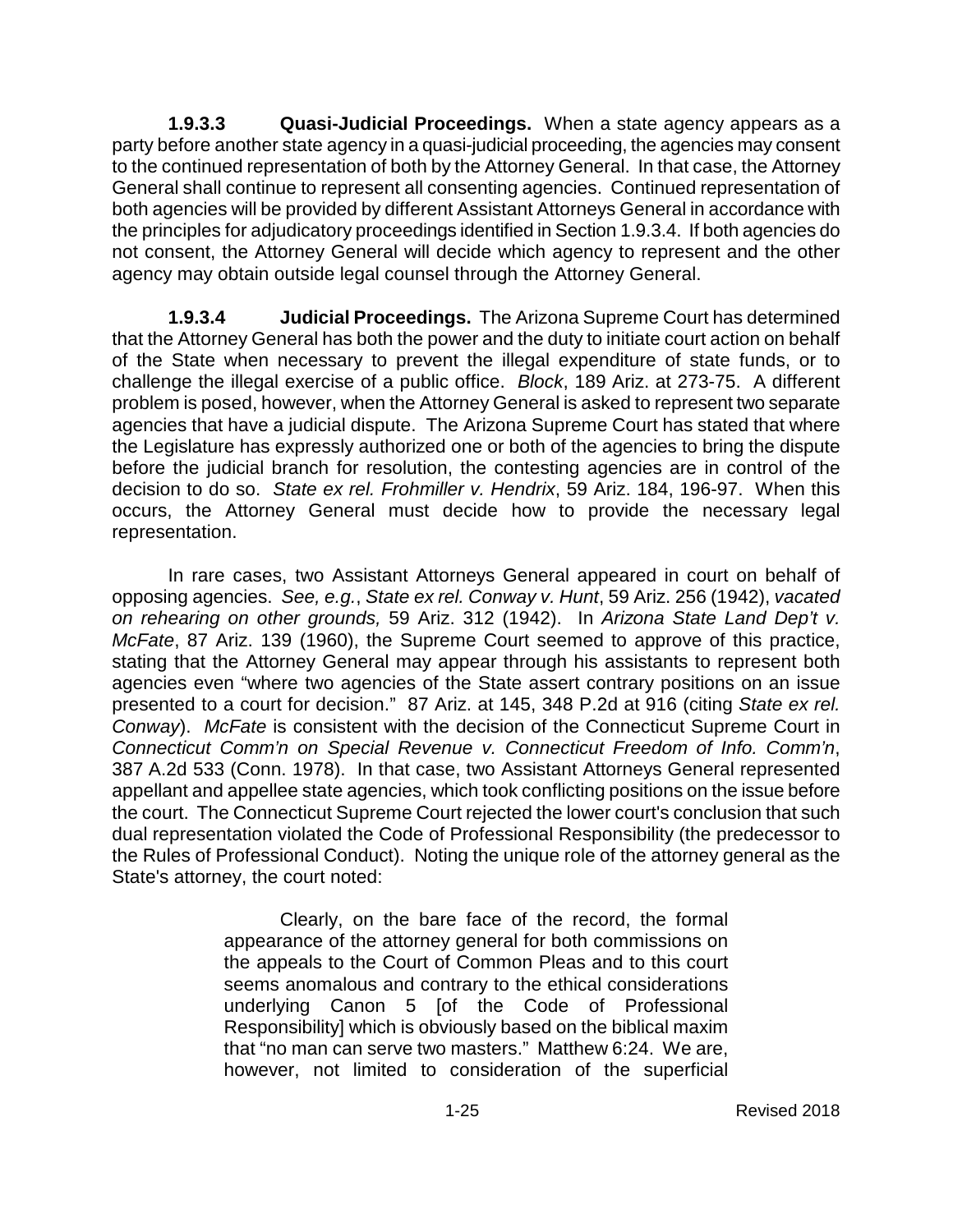seemliness of the dual appearances. An examination of the particular circumstances of the case, the unique position which is held by the attorney general and his relationship to the contesting commissions has convinced us that the trial court was in error and that the attorney general has not been guilty of any professional impropriety.

The attorney general of the state is in a unique position. He is indeed sui generis. A member of the bar, he is, of course, held to a high standard of professional ethical conduct. As a constitutional executive officer of the state he has also been entrusted with broad duties as its chief civil law officer and . . . he must, to the best of his ability, fulfill his "public duty, as Attorney General, and his duty as a lawyer to protect the interest of his client, the people of the State." This special status of the attorney general where the people of the state are his clients cannot be disregarded in considering the application of the provisions of the code of professional responsibility to the conduct of his office.

#### [ . . . ]

Clearly, the relationship between the attorney general and [the state agencies] is quite different from that between private counsel and a client who retains him. The commissions have no corporate existence as such. They are merely agencies of the state and, by law, the attorney general is their legal advisor. The reasoning of the trial court would logically lead to the absurd conclusion that in the event of any dispute whatsoever between two state agencies, even though that dispute was not in litigation, the attorney general ethically could not act as legal adviser and lawyer for either agency because of the conflict indicated by their dispute.

#### $[ . . . 1]$

As we have noted, the real client of the attorney general is the people of the state. Any suggestion of professional impropriety on the part of the attorney general would be considerably lessened in cases such as the present one involving civil litigation of a dispute between two state agencies if the appearance of the attorney general were entered for the state of Connecticut and appearances for the separate agencies entered by assistant attorneys general particularly assigned as counsel for the separate agencies.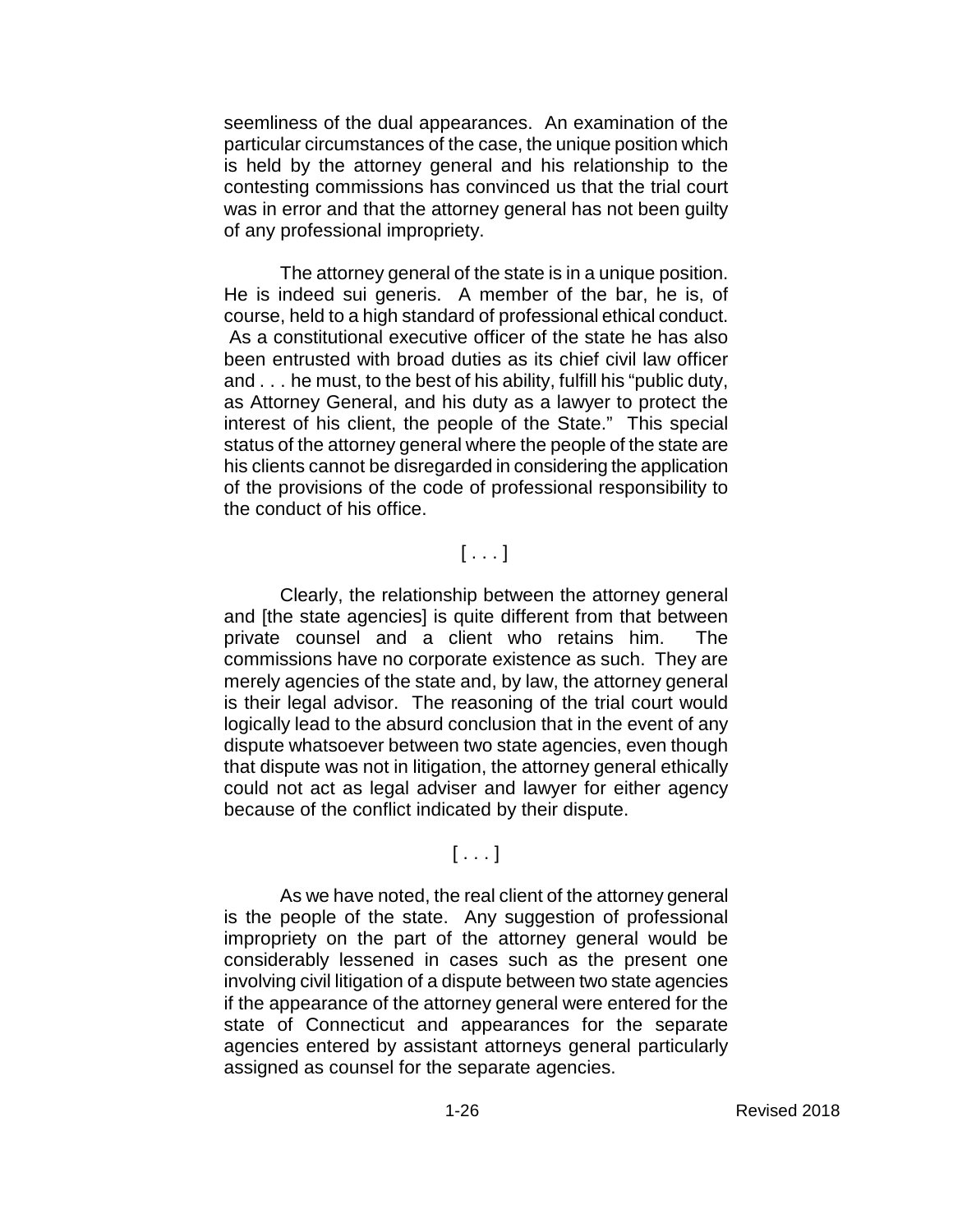387 A.2d at 537-39 (citations omitted). *See also Envtl. Prot. Agency v. Pollution Control Bd.*, 372 N.E.2d 50, 52 (Ill. 1977) ("The Attorney General's responsibility is not limited to serving or representing the particular interests of State agencies, including opposing State agencies, but embraces serving or representing the broader interests of the State. This responsibility will occasionally, if not frequently, include instances where State agencies are the opposing parties."); *but see People ex rel. Deukmejian v. Brown*, 624 P.2d 1206, 1207 (Cal. 1981) (stating no "constitutional, statutory, or ethical authority" exists to permit attorney general to advise clients "with regard to pending litigation, withdraw, and then sue the same clients the next day on a . . . cause of action arising out of the identical controversy").

In *Arizona State Land Dep't v. State ex rel. Herman*, 113 Ariz. 125, 126 n.\* (1976), however, the Supreme Court appeared to disapprove of the practice of the Attorney General representing two State agencies on opposite sides of a controversy:

> Since September 5, 1974, the practice of the staff of the Attorney General representing both sides of a controversy has ceased. On that date this Court denied jurisdiction of a petition filed by the Department of Economic Security for special action against the Department of Administration, both departments being represented by the Attorney General. Another party was substituted for the Department of Economic Security, and the action proceeded as *Navajo Tribe v. Arizona Department of Administration*, 111 Ariz. 279, 528 P.2d 623 (1974). The case at issue had been instituted prior to the above date. The fact that we allowed the matter to continue in its present posture does not reflect any change in our policy for actions instituted after September 5, 1974.

Thus, in only the rarest case will the Attorney General represent two state agencies in judicial proceedings when the agencies are on opposite sides of the litigation. Instead, in cases where two agencies are in opposition in a court proceeding, the Attorney General will determine which to represent and withdraw from representation of the other agency, if ethically appropriate. If the Attorney General determines that he or she ethically cannot withdraw representation from one agency and continue to represent the other agency, then he or she will withdraw from representation of both. Agencies that will not be represented by the Attorney General may obtain outside counsel in accordance with Sections 1.9.5 through 1.9.5.4.

## **1.9.4 Agency Adjudicatory Proceedings.**

**1.9.4.1 Scope of Section.** Many agencies, boards, and department heads may also become decision makers in quasi-judicial administrative proceedings. This role is more fully discussed in Chapter 10. In such situations, the Assistant Attorney General who provides day-to-day legal advice to the agency, board, or department head often becomes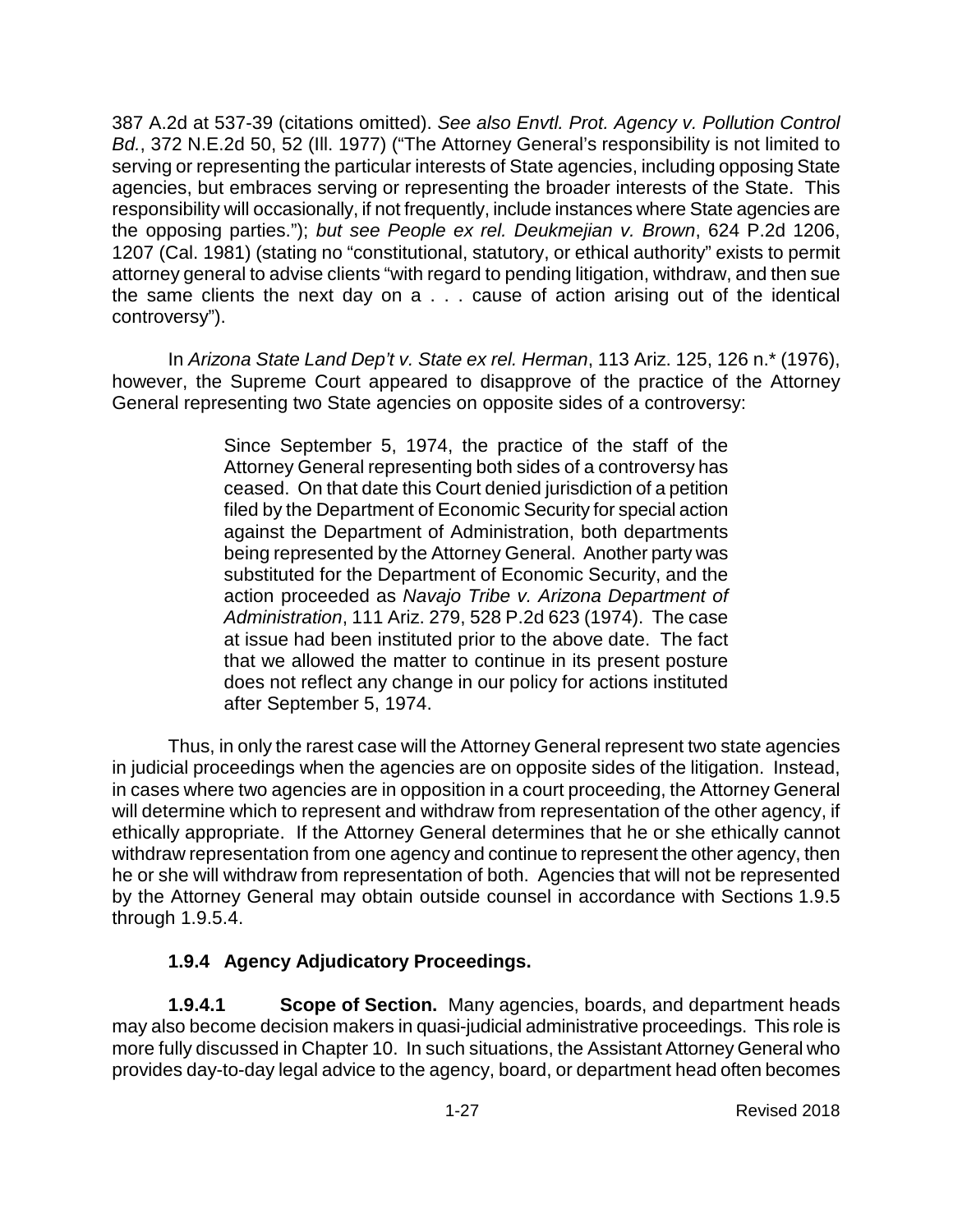an advocate on behalf of the "Agency" and must present arguments asking the decision maker to take some action. In such a situation, the same Assistant Attorney General cannot also render impartial legal advice to the decision maker regarding the proceeding. Yet, the Attorney General's Office must provide such advice if it is needed by the decision maker. This Section is designed to provide guidance on how that advice will be provided.

**1.9.4.2 Advocate.** An Assistant Attorney General participating as an advocate in a proceeding before an administrative tribunal cannot serve as an advisor to the tribunal respecting that proceeding. *Taylor v. Ariz. Law Enforcement Merit Sys. Council*, 152 Ariz. 200, 206 (App. 1986). The Assistant Attorney General may, however, act as an advisor to the agency on matters not related to the proceeding in which the attorney is appearing as an advocate. *See* Section 1.9.4.9.

**1.9.4.3 Selection of Advisor.** If an agency decision maker requests the assistance of the Attorney General to act as advisor during the pendency of the proceeding in which an Assistant Attorney General is appearing as an advocate, the Attorney General will designate a different Assistant Attorney General to act as an advisor.

**1.9.4.4 Participation in Preliminary Matters.** During the course of the Attorney General's representation of an agency, an Assistant Attorney General may advise an agency concerning investigative matters, including whether the agency has grounds to commence a formal action. If an action is commenced, the same Assistant Attorney General who gave advice on such preliminary matters may, and usually will, act as the advocate, but shall thereafter refrain from discussing the specific matter with the decision maker in any role except that of advocate. *See* Section 1.9.4.6.

**1.9.4.5 Prohibition on Communication Between the Advocate and Advisor.** No ex parte communication shall occur between the AAG Advisor and the AAG Advocate regarding (a) the adjudication of any fact or issue in dispute, or (b) the discovery, preparation, or presentation of any fact or legal issue on behalf of any party participating in the proceeding.

**1.9.4.6 Limitations on Advocate.** The AAG Advocate shall not participate in the actual determination by the decision maker of any fact or legal issue in dispute, nor may the advocate have any ex parte communications with the decision maker regarding the merits of the case. The advocate may, however, submit written proposed findings of fact or a proposed decision to the decision maker provided that (1) the decision maker is free to accept, modify, or reject the proposed findings or decision and (2) copies are promptly provided to all adverse parties or their respective counsel to allow them to respond.

**1.9.4.7 Limitations on Advisor.** The advisor shall limit his or her participation to providing the decision-maker with advice on procedural matters, including questions concerning the admission or exclusion of evidence. If the decision-maker requests advice on other matters, such as the ultimate factual or legal issues presented in the case, the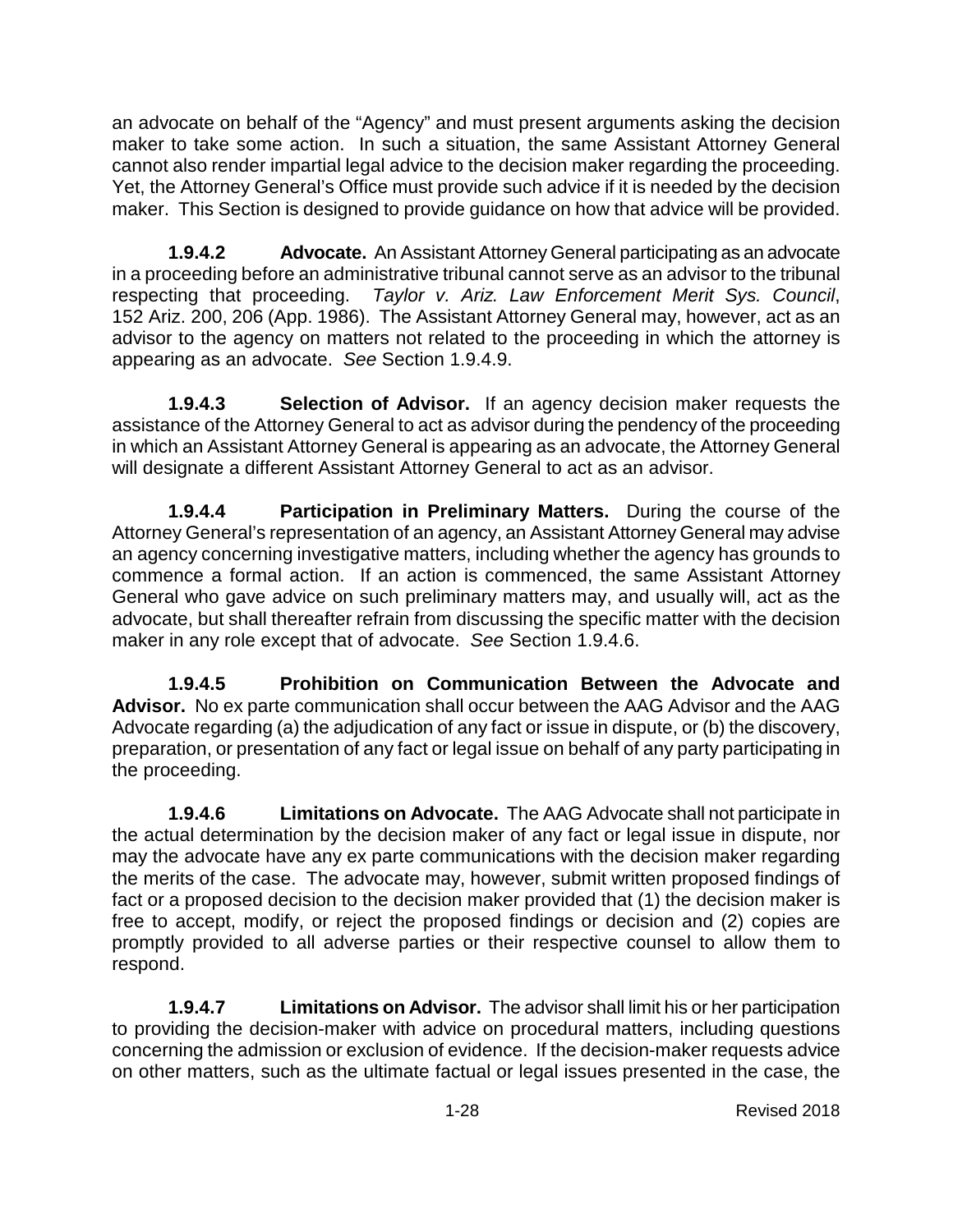decision maker should obtain that advice jointly from all advocates and participating parties through written memoranda or oral arguments during the course of the proceeding. The advisor should not advise the decision maker on how to resolve substantive legal or factual issues.

**1.9.4.8 Disregard of Advice.** The decision maker is free to take action contrary to the arguments presented by the parties or contrary to the legal advice of the advisor.

**1.9.4.9 Judicial Review.** If a party challenges an administrative decision in superior court, the Attorney General usually represents the decision maker and defends the administrative action taken. However, if the agency acted in a manner that causes the Attorney General to conclude that it cannot represent the decision maker, the Attorney General will decline to represent the agency. *See* Section 1.9.2.3.

**1.9.4.10 Comments.** State and federal courts have consistently ruled that combining investigatory, prosecutorial, and adjudicative functions within a single agency does not itself deny due process. *See Withrow v. Larkin*, 421 U.S. 35, 48-52 (1975); *Hamilton v. City of Mesa*, 185 Ariz. 420, 427 (App. 1995); *Rouse v. Scottsdale Unified Sch. Dist.*, 156 Ariz. 369, 371-72 (App. 1987). The Arizona Court of Appeals has also indicated that an Assistant Attorney General may act as an advocate and another Assistant Attorney General from a different section may serve as advisor in a case. *Taylor*, 152 Ariz. at 206.

# **1.9.5 Agency Representation by Outside Counsel.**

**1.9.5.1 Authority to Proceed.** Before a non-exempt agency or individual acts to obtain outside counsel, the Attorney General will first determine whether legal authority exists to require legal representation independent of the Attorney General. If it does, the following guidelines will apply.

**1.9.5.2 Available Funds.** If an agency will incur an obligation to pay for legal services, it must have both the authority to expend funds for this purpose and available funds.

**1.9.5.3 Appointment.** In accordance with the State's procurement laws, the Attorney General annually regularly solicits proposals from attorneys desiring to provide the State with outside counsel. If outside counsel is required by a state agency or employee that is not exempt from Attorney General representation, the choice of outside counsel must be made from the list of attorneys awarded contracts. The Attorney General may, in the exercise of discretion and in accordance with applicable procurement law, authorize other outside counsel in a particular case. In no case shall outside counsel be given a contract to perform services on behalf of the State or its non-exempt agencies without the Attorney General's approval. A.R.S. § 41-2513(B).